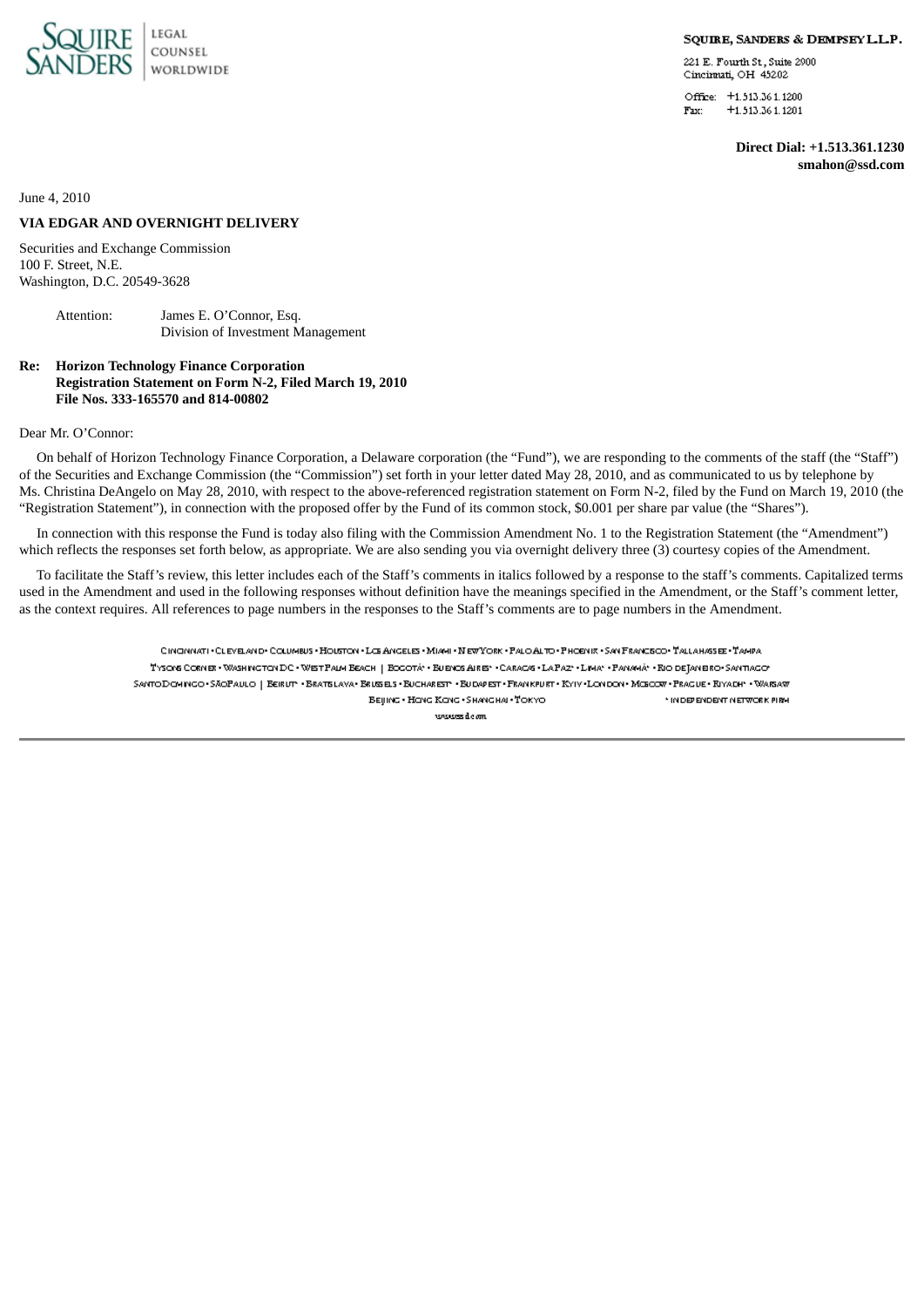# **Prospectus**

## Cover Pages

1. The disclosure on the front cover states that the Fund "intends to file an election to be regulated as a business development company. We suggest that this *election be made, by filing Form N-54A, before the Fund's registration is declared effective.*

As suggested by the Staff, the Fund intends to file an election to be regulated as a business development company on Form N-54A before the Registration Statement is declared effective by the Commission.

2. Please disclose in the third paragraph on the front cover that none of the proceeds of the "CHP" shares being registered for resale will go to the Fund.

Disclosure has been added in the third paragraph on the front cover of the prospectus that none of the proceeds of the "CHP" shares being registered for resale will go to the Fund.

3. Please make prominent the statement in the third paragraph that "this is our initial public offering, and there is no prior public market for our shares." See Item 1.1.i. of Form N-2. Please also move the last sentence of the sixth paragraph to follow this sentence and disclose the amount of immediate dilution in net asset value per share that purchasers in the current offering will suffer, based on the initial offering price per share. In addition, please provide page citations *to the dilution discussions, on pages 35 and 47, of the prospectus.*

In response to the Staff's comment, the Fund has made prominent the referenced statement by including it in the bolded large-type paragraph on the front cover that discusses risk and dilution. In addition, the noted disclosure regarding dilution has been added in the bolded paragraph, including cross-references to the dilution discussions on pages 34 and 48 of the Amendment.

4. Also in the bolded paragraph, please revise the statement that "investing in our common stock involves risks..." to state that investments made in the Fund should be considered "highly speculative" and "involving a high degree of risk," See Item 1.1.i. of Form N-2.

The requested revision to the bolded large-type paragraph on the front cover that discusses risk and dilution has been added.

5. In the bolded paragraph, please delete the phrase "which are structured similarly to us" and substitute "including business development companies."

The requested deletion and substitution in the bolded paragraph has been made.

6. Please add a statement to the paragraph immediately preceding the "Table of Contents" that the prospectus will be amended to reflect material changes.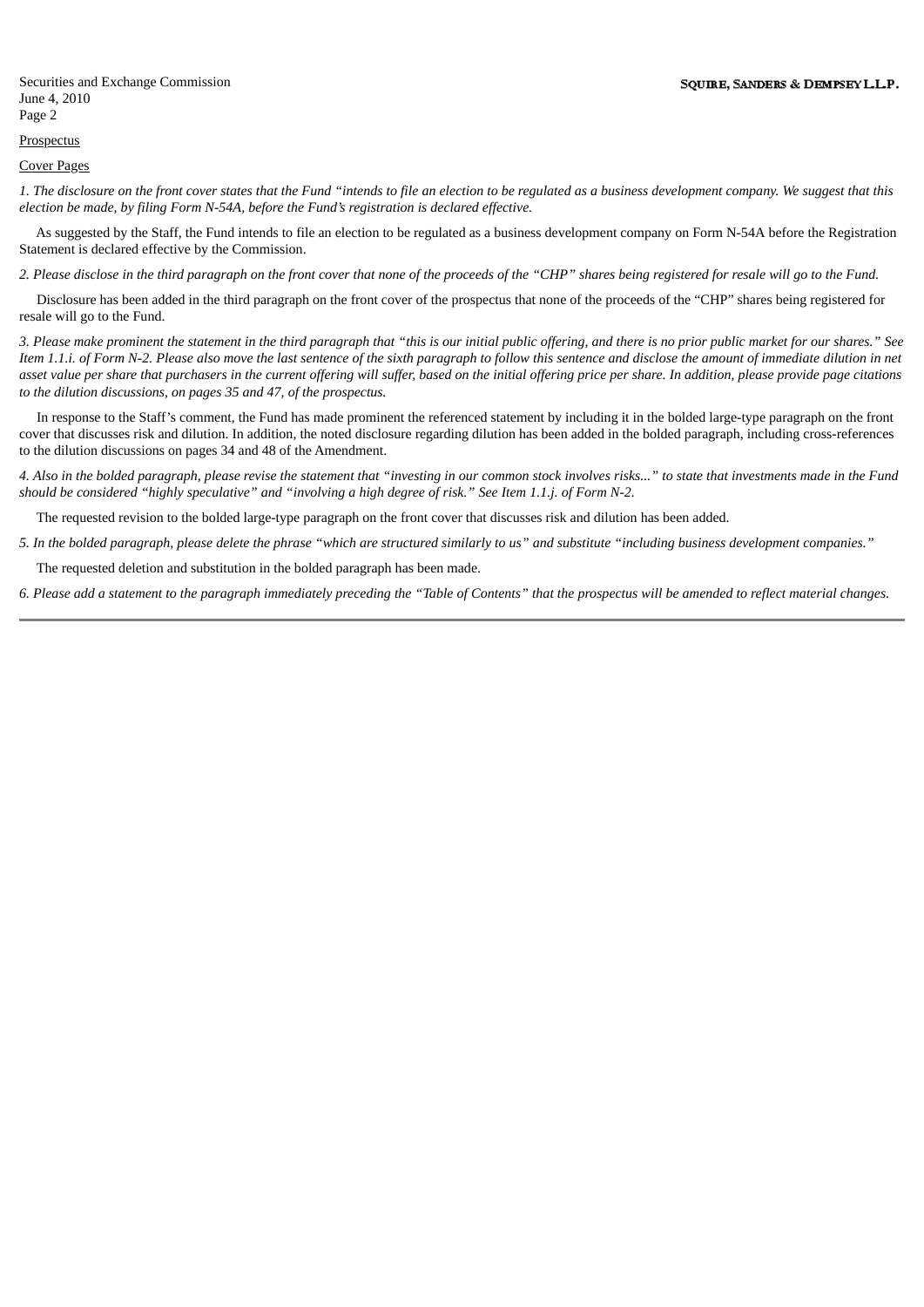A statement that the prospectus will be amended to reflect material changes has been added to the paragraph immediately preceding the "Table of Contents."

*7. Please add the statement required by Rule 481(e) under the 1933 Act.*

The statement required by Rule 481(e) was already included on the back cover page of the prospectus.

8. The Fund does not appear to have a minimum offering requirement. If not, please disclose the risk that the Fund may be undercapitalized.

In response to the Staff's comment, the Fund has added disclosure on the inside front cover of the prospectus contained in the Amendment to state that because the Fund does not have a minimum offering requirement, there is a risk that the Fund may be undercapitalized.

9. Please explain in your response letter how the Fund will account for the offering expenses and sales load.

We have been advised that offering expenses and the sales load will be recorded as an off-set to the stockholders' capital account.

*10. Where will the over-allotment shares come from?*

As indicated on the cover page and elsewhere in the prospectus, all of the over-allotment shares will come from the Fund.

11. Please disclose any "other consideration" paid to the underwriters. See Instruction 2. to Item 1.1.g. of Form N-2.

Neither the Fund nor the Selling Shareholders will pay any "other consideration" within the meaning of Instruction 2. to Item 1.1g. of Form N-2.

#### Prospectus Summary

1. In all of the Summary subsections, please include citations, including page numbers, where there are more detailed discussions in the body of the *prospectus.*

Cross references, including page numbers, to more detailed discussions in the body of the prospectus have been added throughout the Summary subsections.

2. The subsection "Our Company" describes the "existing portfolio" as being invested only in loans and warrants. The disclosure about specific investments *on pages 73-75, however, appears to indicate*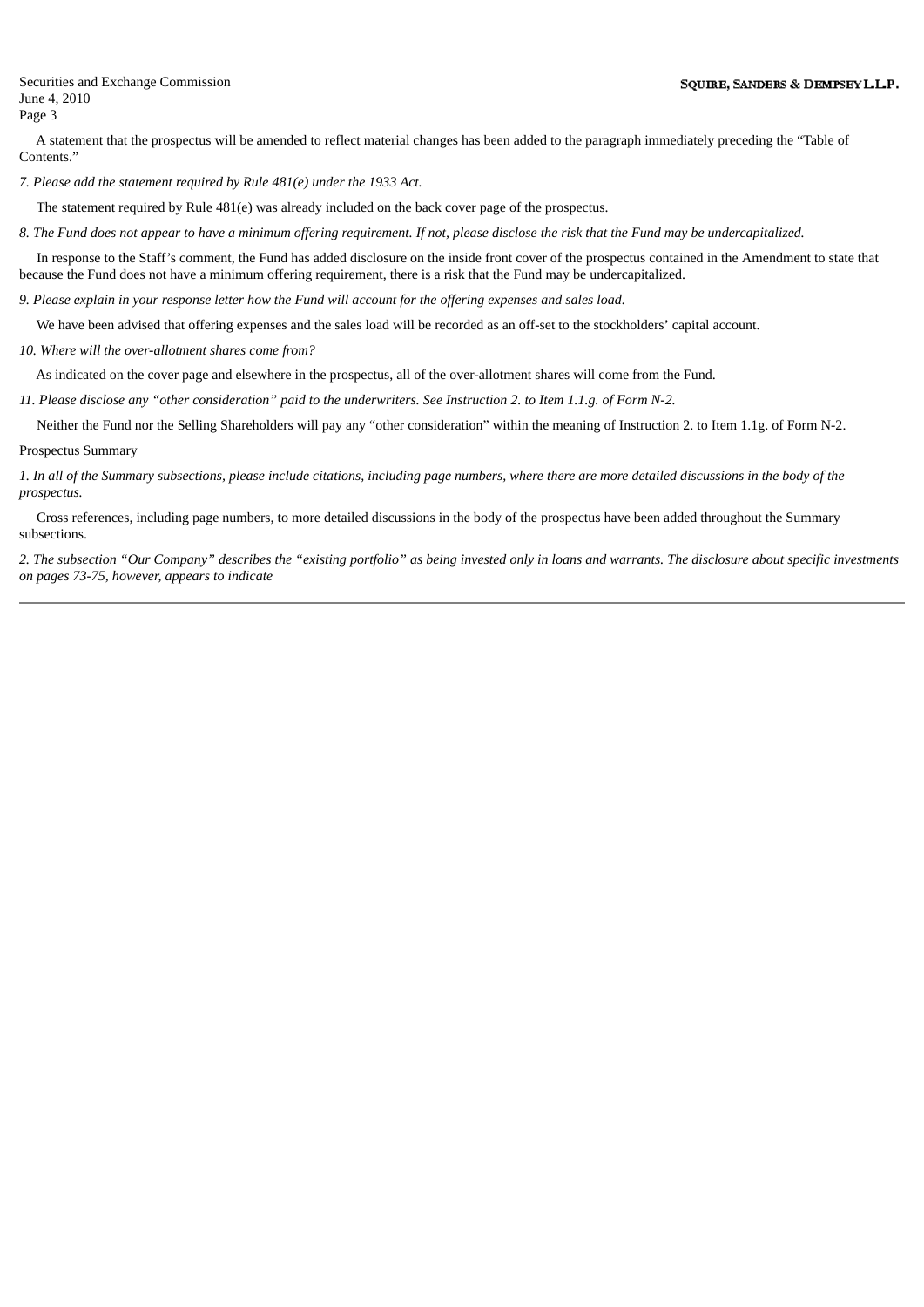*that the existing portfolio includes substantial investments in preferred shares. Please clarify the disclosure.*

The disclosure on pages 76 through 78 of the Amendment indicates that the investments include warrants to purchase either common stock or preferred stock. Disclosure has been added to pages 1 and 2 of the Amendment under the subsection "Our Company" clarifying that the existing portfolio includes warrants to purchase either common stock or preferred stock. There have been no investments to date in any preferred stock.

3. Please disclose, in the same subsection, that the loans in which the Fund invests will generally not be rated by any rating agency. If they were rated, they would be rated as below investment grade or "junk." Indebtedness of below investment grade quality is regarded as having predominantly speculative *characteristics with respect to the issuer's capacity to pay interest and repay principal.*

Disclosure has been added under the subsection "Our Company" to reflect that the loans in which the Fund invests will generally not be rated by any rating agency.

4. Please move the subsection, "Historical Performance of Our Advisor," on page 3, to anywhere after the financial highlights table. In addition, please inform us what authority permits you to present the Advisor's prior performance and how your presentation is consistent with that authority.

In response to the Staff's comment, the disclosure regarding the Advisor's historical performance has been moved to pages 87 and 88 of the Amendment. The Fund believes that the information regarding the historical performance of the Advisor as depicted in the Amendment (and with the benefit of the Staff's comments herein) is important to investors making a decision as to whether or not to purchase the shares being offered. Accordingly, that information is material and should be disclosed. Moreover, disclosure of this information is not inconsistent with the general requirements of Parts A and B of Form N-2 concerning historical information regarding portfolio managers. We are not aware of other authority that prohibits the Fund to present the Advisor's prior performance history.

5. Please clarify the meaning of the phrases "fund raising history" and "investment mandate similar to ours." Does the latter mean that there are no material *differences in the objectives, policies and investment strategies?*

The Fund has deleted the phrase "fund raising history." In addition, disclosure has been added on page 3 of the Amendment in the subsection "Historical Performance of Our Advisor" to clarify that there are no material differences in the objectives, policies and investment strategies of the Fund and the other funds historically managed by the Advisor.

6. Please delete the three sentences that follow the phrase "investment mandate similar to ours." ("In addition to the performance shown below...could also decrease the IRR of each fund presented below.") They are irrelevant to a presentation of prior performance. Likewise, please delete the last paragraph of *this subsection. It does not describe the historical performance of the advisor.*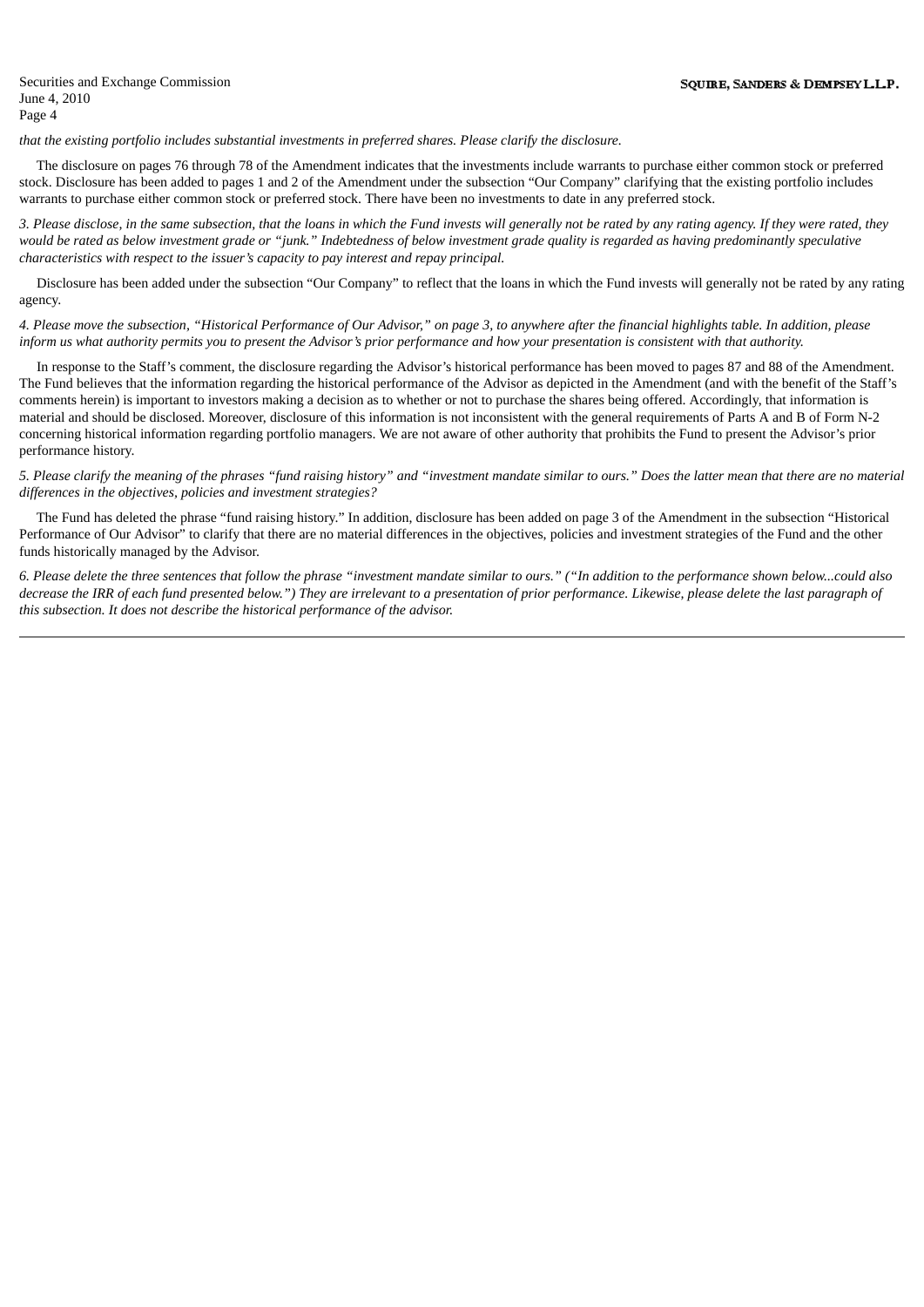The requested deletions have been made and the deleted information has been moved to the subsection "Our Advisor and Its Personnel" on pages 2 and 3 of the Amendment.

7. Any prior performance presentation that is presented may only be calculated using the SEC-mandated average annual total return formula for the 1-, 5-, and 10-year periods ended on the date of the most recent balance sheet included in the registration statement (or for the periods the funds have been in *operation). Please delete all references to "IRR."*

In response to the Staff's comment, the Fund has revised the prior performance presentation on pages 87 and 88 of the Amendment to disclose the SECmandated average annual total return formula for the 1- and 5-year periods ended on the date of the most recent balance sheet included in the Registration Statement and the periods since inception of the funds have been in operation. All references to IRR have been deleted.

8. The subsection "Our Strategy," on page 3, states that the Fund's our investment objective is to "maximize our investment portfolio's total return by generating current income from the loans we make." The cover page states that the Fund's investment objective is to "generate current income from the loans *we make." Please conform the disclosure.*

The Fund has conformed the disclosure consistent with the Staff's comment.

9. The paragraph "Disciplined Underwriting, Diversification and Portfolio Management," on page 4 states that the Fund seeks to "diversify" its investment *portfolio. Because the Fund is non-diversified, please use another term.*

The Fund has revised the disclosure on pages 3 and 63 of the Amendment to use the term "balanced" instead of the term "diversify."

10. With respect to the paragraph "Use of Leverage; SBA Debenture Program," on page 5, what is the current status of the Fund's application for an SBIC *license and its related application for exemptive relief from the SEC.*

Following the receipt by the Advisor of the "Move Forward Letter" noted in the Registration Statement, there have been no material developments in the SBIC licensing process. The Fund and the Advisor expect to continue the pursuit of the SBIC license and to seek companion exemptive relief from the Commission soon after the completion of the offering.

*11. In the "Investment Summary" subsection, on page 8, please clarify the following issues.*

Are all of the listed investments assets of "Compass Horizon Funding Company LLC" and will they all become assets of the Fund?

All of the listed investment assets, other than loans that have been fully repaid, are currently assets of Compass Horizon Funding Company LLC and/or its wholly-owned subsidiary, Horizon Credit I LLC.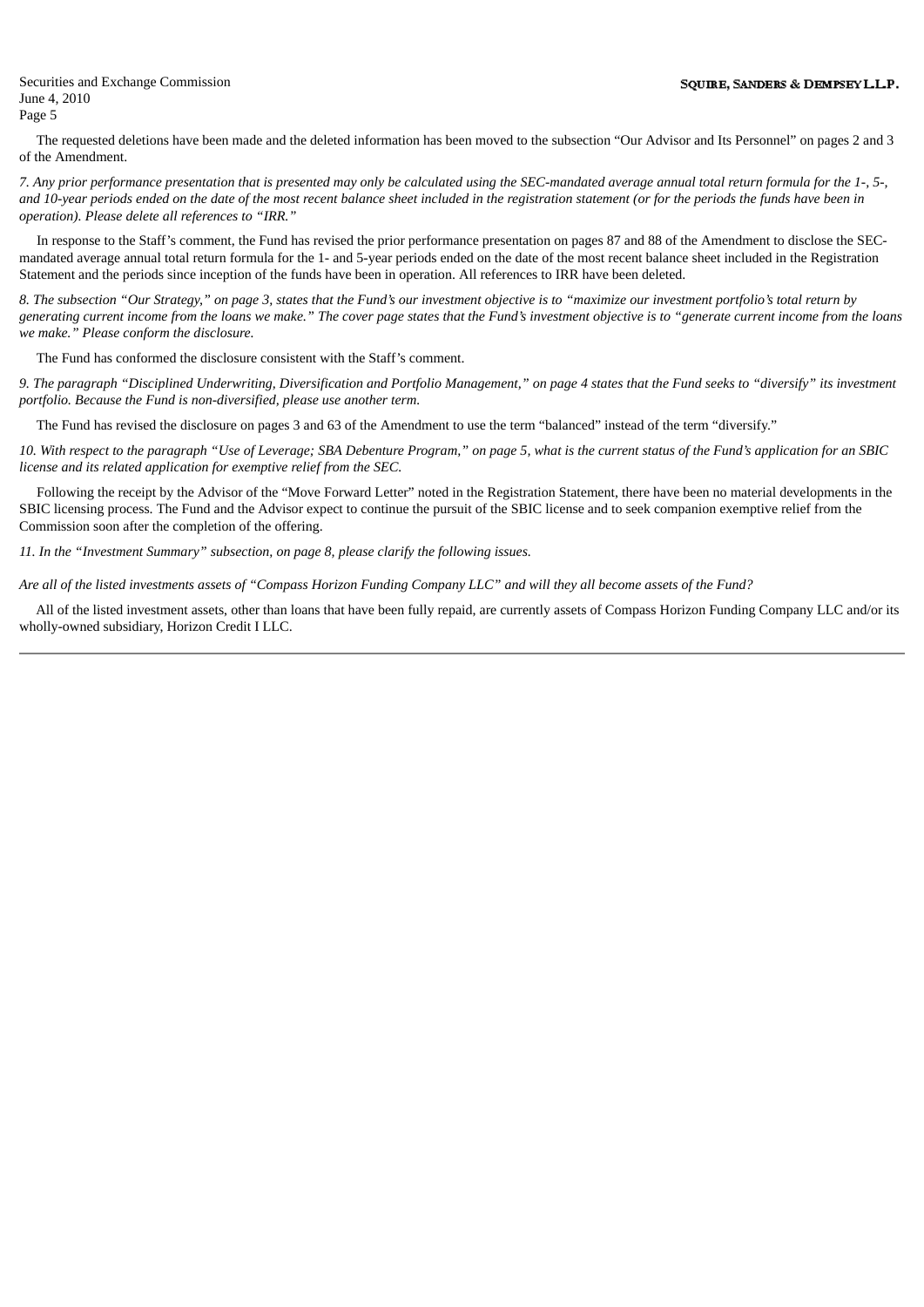All of these current assets will become assets of the Fund upon completion of the Share Exchange. The Fund has clarified the disclosure on page 76 of the Amendment in response to the Staff's comment.

*Are all of the loans currently performing and not impaired?*

All of the loans are currently performing and unimpaired. The Fund has clarified the disclosure on page 76 of the Amendment in response to the Staff's comment.

12. With respect to the "Distribution and Share Exchange," discussed on pages 9 and 39, please clarify the following issues:

*What is the meaning of "prior to the completion of this offering"?*

The Share Exchange will occur prior to the time the Form N-54A is filed and the Form N-2 is declared effective.

Will the "Share Exchange" be completed and all of the Fund shares to be issued to the owners of Compass Horizon be "in their hands" before the *effectiveness of the registration statement?*

The Share Exchange will be completed and all of the Shares to be issued to the owners of Compass Horizon will be "in their hands" before the Registration Statement is declared effective.

*Is the closing of the private placement contingent upon the closing of the IPO?*

The Share Exchange will be completed before the closing of the IPO and is not conditioned upon the closing of the IPO.

Will anyone, other than the current owners of Compass Horizon, be issued shares of the Fund before the effectiveness of the registration statement?

No one, other than the current owners of Compass Horizon, will be issued shares of the Fund before the effectiveness of the Registration Statement.

Will any of the current owners of Compass Horizon be issued additional Fund shares in exchange for cash, property, by means of a financing transaction *before the effectiveness of the registration statement?*

Other than the shares issued in the Share Exchange, the current owners of Compass Horizon will not be issued additional Fund shares in exchange for cash or property or by means of a financing transaction before the effectiveness of the Registration Statement.

*Will Compass borrow to make the cash distribution to CHP?*

Compass Horizon will not borrow funds to make the cash distribution to CHP.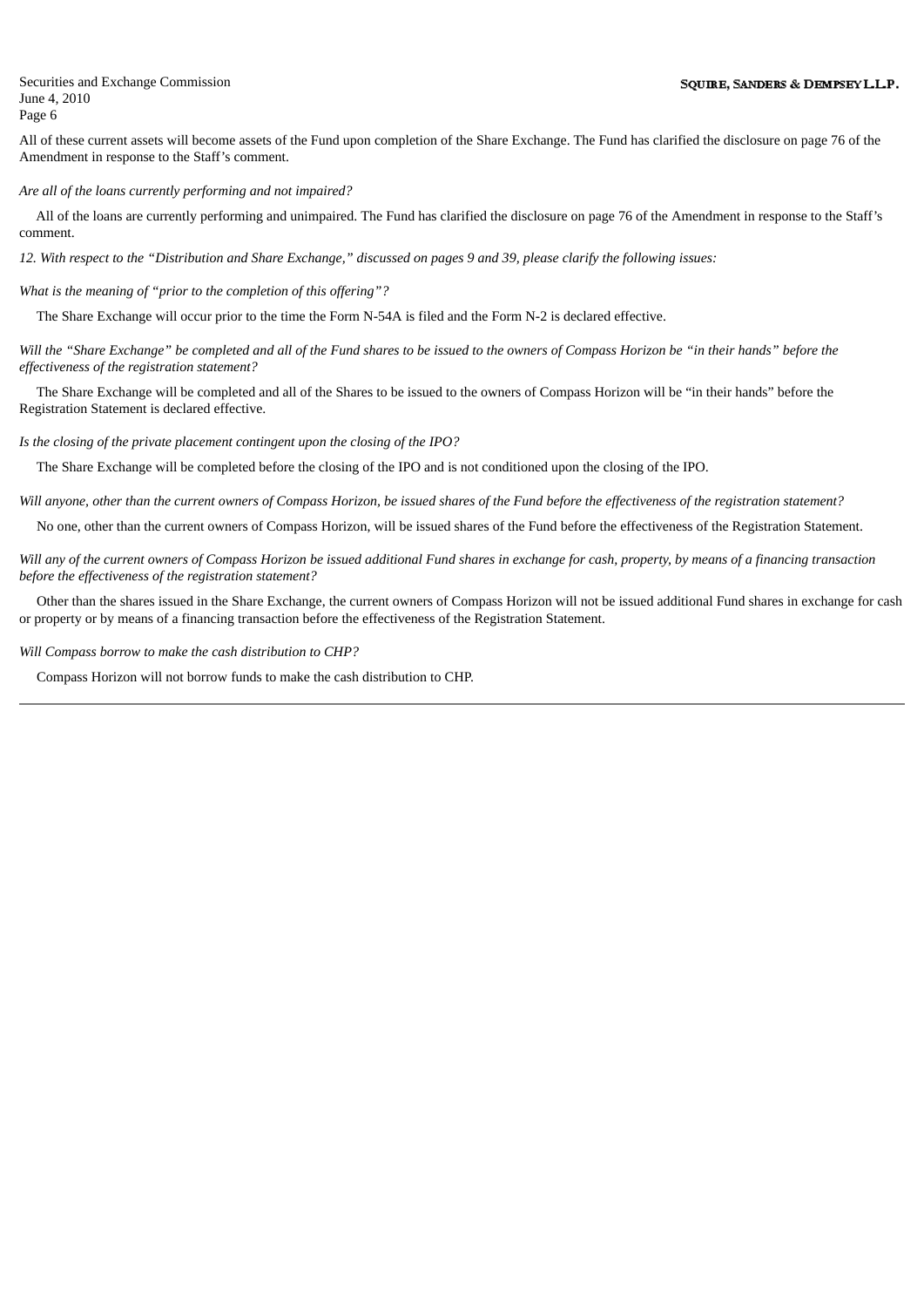#### *What is meant by "other loan income"?*

Although the reference to other loan income has been deleted from the description of the "Distribution and Share Exchange," other loan income means various fees on loans which generally consist of advisory fees, commitment fees, amendment fees, non-utilization fees and prepayment fees and, in a limited number of cases, a non-refundable deposit earned upon the termination of a transaction.

Will the Share Exchange rely on Section 4(2) of the 1933 Act, through the Rule 506 safe harbor of Regulation D?

The issuance of Fund shares in the Share Exchange will be made in reliance on the exemption provided by Rule 4(2) of the 1933 Act and Rule 506 of Regulation D thereunder.

#### *Will all of the restricted shares of the Fund be issued to accredited investors?*

All of the restricted shares of the Fund will be issued to accredited investors.

*Are the selling shareholders described as parties to the underwriting in the underwriting agreement?*

The selling stockholder is described as a party to the underwriting in the underwriting agreement.

Will the selling shareholders be participating in the Share Exchange "with a view to" reselling their shares in the IPO, such that they may be deemed to be *"underwriters," as defined in Section 2(a)(11) of the 1933 Act? Please provide an analysis.*

Except for the shares being sold by the selling stockholder in the offering which are included in the Registration Statement, neither the selling stockholder nor any of the other Compass Horizon Owners participating in the Share Exchange will be doing so with a view to reselling their shares in the IPO. Since the shares being sold in the IPO by the selling stockholder are being registered, the selling stockholder is not relying upon the exemption provided by Section 4(1) of the 1933 Act and, accordingly, it is not necessary to determine whether the selling stockholder or any other Compass Horizon Owner is an underwriter as defined in Section 2(a)(11) of the 1933 Act.

13. Please provide us with copies of the registration rights agreements between the Fund and the selling shareholders and a copy of the Fund's private *placement memorandum.*

The Fund has described the terms of the registration rights agreement among the selling stockholder, HTF-CHF and the Fund that the Fund intends to execute with the selling stockholder and HTF-CHF in conjunction with the Share Exchange on page 106 and will file a copy of the agreement by amendment. The Fund does not intend to use a private placement memorandum in connection with the Share Exchange.

14. In the "Risk Factors" subsections, on pages 9, 22, and elsewhere in the registration statement, please make clear that, not only does the Advisor have no experience managing a business development company, but it also has no experience managing an investment company.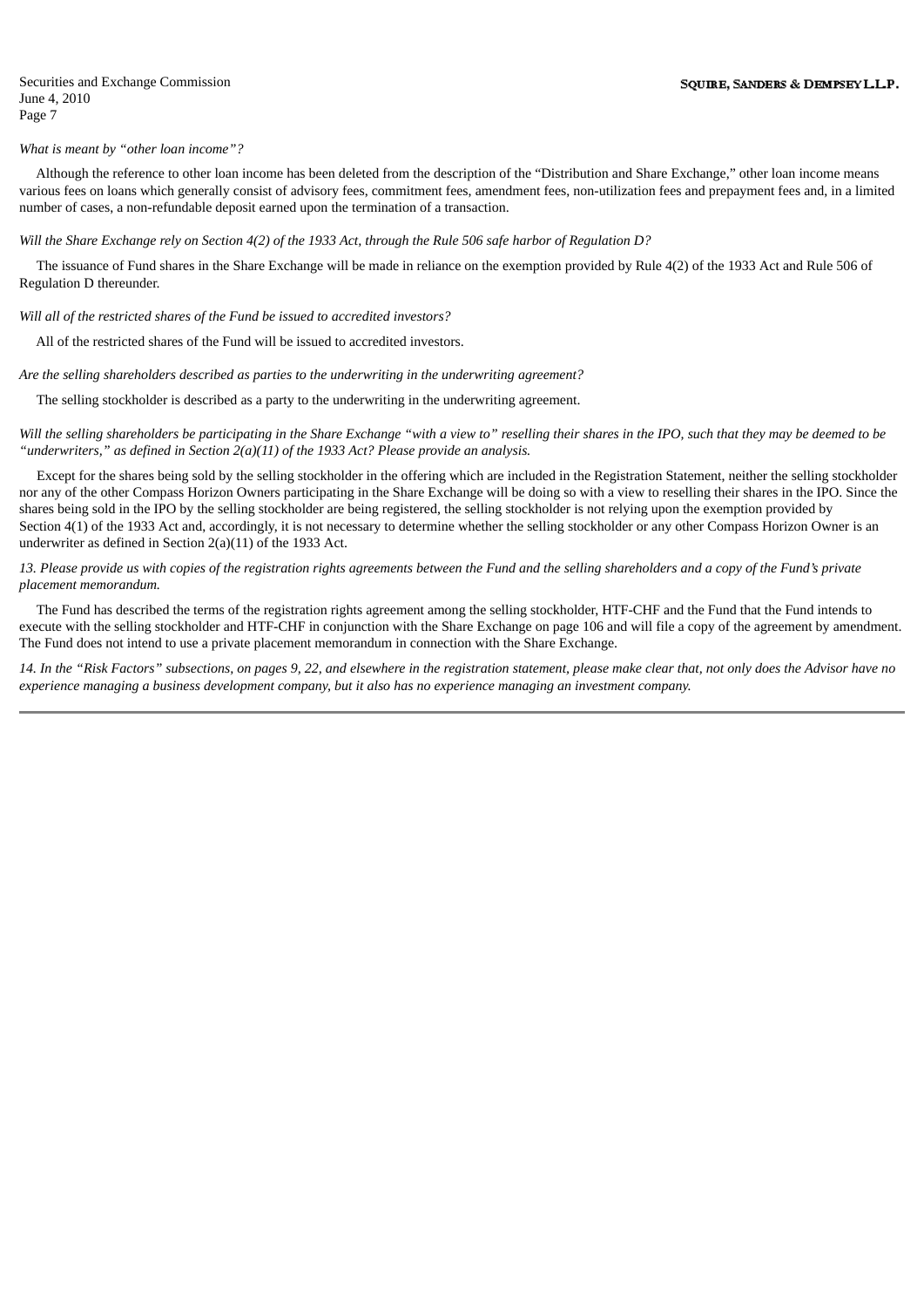In the risk factor subsections on pages 8 and 16, disclosure has been added to make it clear that not only does the Advisor have no experience in managing a business development company, it also has no experience in managing an investment company.

15. In the same subsection, please explain what is meant by the statement: "we may allocate the net proceeds from this offering in ways with which you may *not agree."*

As disclosed on pages 10, 33 and 45 of the Amendment, the Fund intends to use the net proceeds of the offering for new investments in portfolio companies in accordance with the Fund's investment objectives and strategies described in the prospectus, for general working capital purposes and for temporary repayment of debt. It is possible that every investor may not agree with the Fund's allocation of the net proceeds of the offering or the amount of proceeds allocated for such purposes. In particular, investors may not agree with particular investments purchased using such proceeds.

## The Offering, page 11

1. Please fill in the blanks with respect to the amounts of shares being offered on pages 11 and 14.

The blanks with respect to the amounts of shares being offered will be filled in on pages 10 and 13 by amendment before the Registration Statement is declared effective by the Commission.

2. The table at the top of page 11 appears to indicate that the "selling stockholder" will be selling in the offering. Likewise, the disclosure on page 14 states: "...the number of shares of our common stock to be outstanding immediately following the completion of this offering is based on the number of shares outstanding as of \_\_\_, 2010 and assumes the sale of \_\_\_shares of our common stock by the selling stockholder..." The disclosure on pages 34 and 102, however, indicates that the shares issued to the "selling shareholder" will be subject to a 180-day contractual lock-up. Please explain this apparent *discrepancy or revise the disclosure.*

The disclosures on pages 32 and 106 reflect what will be the case upon consummation of the offering. Those disclosures are consistent with the fact that the selling stockholder will be selling shares in the offering. Only the shares owned by the selling stockholder that are not included in the offering will be subject to the lock-up.

3. Is the selling stockholder an "affiliate" subject to the volume limitations and manner-of-sale requirements of Rule 144 under the 1933 Act disclose the amount of immediate dilution in net asset value per share that purchasers in the current offering will suffer, based on the initial offering price per share. In addition, please provide page citations to the dilution discussions, on pages 35 and 47, of the prospectus,

Whether or not the selling stockholder will be an "affiliate" subject to the volume limitations and manner-of-sale requirements or Rule 144 will depend upon the facts and circumstances at the time of any sale made by the selling stockholder in reliance upon Rule 144. Rule 144 defines an "affiliate" of an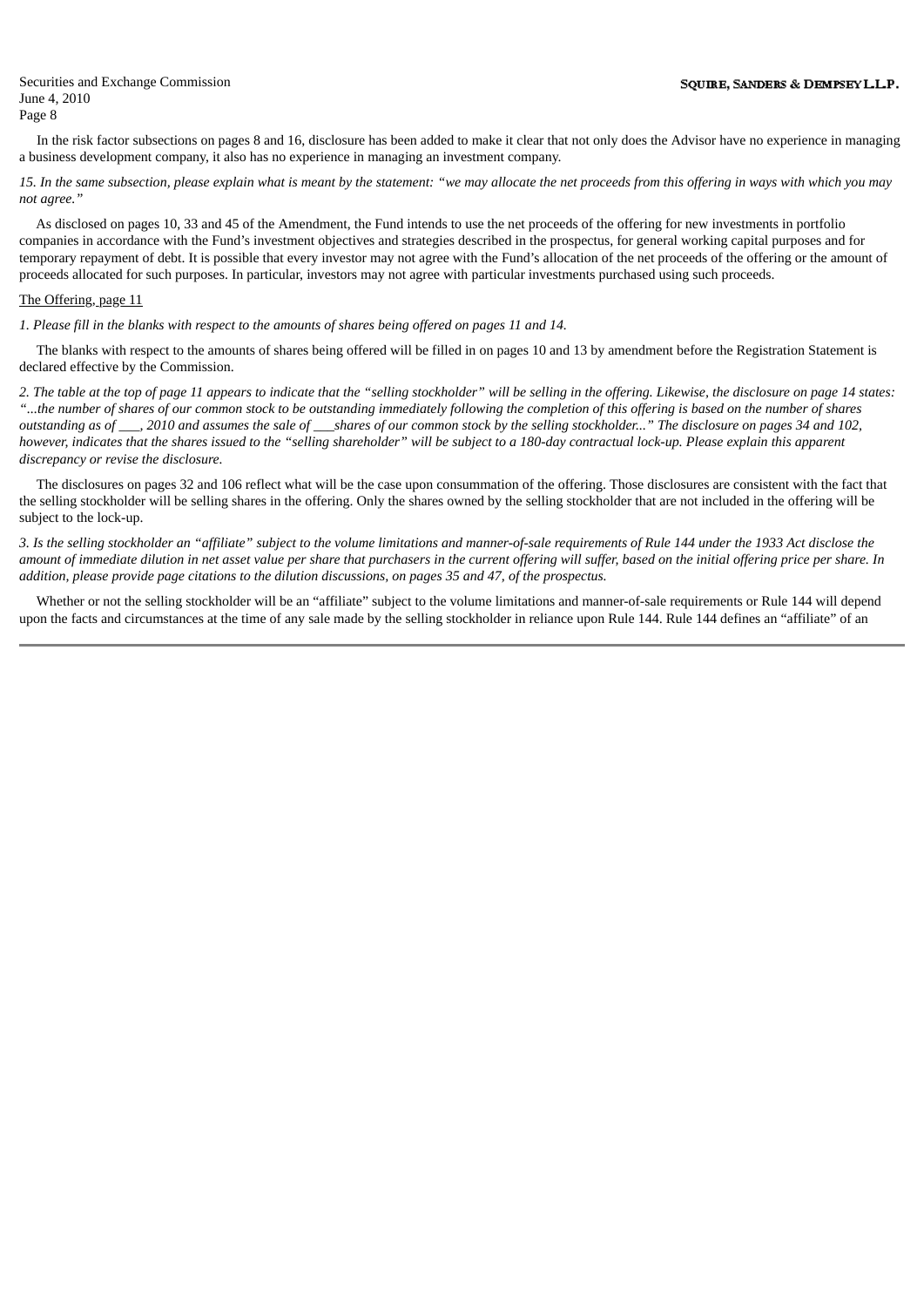issuer to mean a person that directly, or indirectly, controls, or is controlled by, or is under common control with, such issuer. It is not possible to determine whether the selling stockholder will be an affiliate at the time it chooses to make a sale of its common stock in reliance upon Rule 144. It is not necessary for the selling stockholder to rely upon the relief provided by Rule 144 in connection with the offering, because the shares being offered by the selling stockholder will be registered under the 1933 Act. Following the completion of the offering, the Compass Horizon owners may be considered "affiliates" of the Fund and, if so, would be subject to the volume limitations and manner of sale requirements of Rule 144.

The Fund will disclose the amount of immediate dilution in net asset value per share that purchasers in the current offering will suffer based upon the initial offering price per share by amendment as soon as a mid-point of the offering price range is established in conjunction with discussions with the underwriters.

The Fund has added a new subsection to the "Offering" section called "Dilution" in which the Fund highlights the amount of immediate dilution in net asset value per share that purchasers in the current offering will suffer based upon the initial offering price per share and have provided citations to the dilution discussions elsewhere in the prospectus.

## 4. The disclosure on page 11 states that the proceeds of the offering may be used "for temporary repayment of debt." Please explain this statement.

The portion of the net proceeds of the offering used for temporary repayment of debt will be used to pay down the Fund's existing Credit Facility. Since funds may be reborrowed under the Credit Facility, it is expected that the repayment of the Credit Facility may be temporary. The Fund has clarified the disclosure on pages 10 and 45 of the Amendment in response to the Staff's comment.

5. It appears from the disclosure that the Investment Management Agreement and the Administration Agreement may cover some of the same expenses. Please *explain or revise the disclosure.*

The Fund advises the Staff that it has revised the disclosure in the summary section to clarify that the expense reimbursement amounts will be payable pursuant to the Administration Agreement. There will be no duplication in the expenses that are covered under the Administration Agreement and the Investment Management Agreement. Conforming changes throughout the Amendment have also been made.

## Fees and Expenses, page 15

#### *1. Please relocate the fee table so that it immediately follows the prospectus summary.*

The Fund respectfully advises the Staff that the location of the Fees and Expenses table on page 14 of the Amendment is appropriate and complies with General Instruction 1 to Form N-2, which requires the Fees and Expenses table to follow the information provided pursuant to Items 1 and 2 of Form N-2.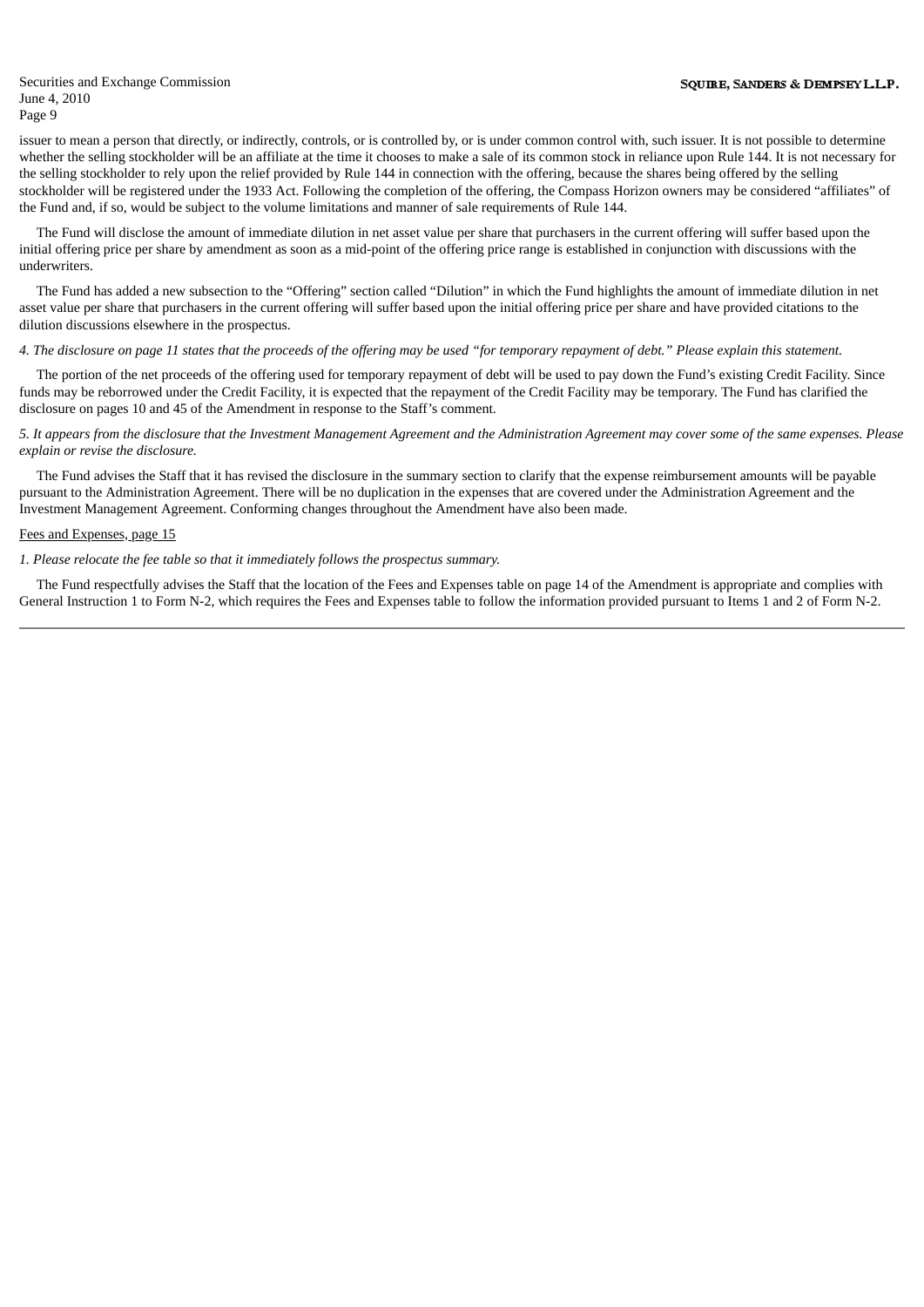*2. Please provide the missing fee table information.*

All missing fee table information is now provided.

3. Please confirm that the amount of offering proceeds used in the calculation of net assets is the amount most likely to be raised in the offering.

The Fund's calculation of net assets will be based on its total assets and net assets on a pro forma basis after giving effect to the offering that will be discussed in a subsequent amendment to the Registration Statement. While the Fund is currently unable to determine the actual amount of proceeds most likely to be raised in the offering, the Fund believes the use of the pro forma amounts is reasonable.

4. In the line item "Estimated Annual Expenses (as a Percentage of Net Assets Attributable to Common Stock)," please delete the word "estimated."

The Fund has revised the disclosure on page 14 of the Amendment consistent with the Staff's comment.

*5. In the line item "Base Management Fees," please delete the word "base" and make "fees" singular.*

The Fund has revised the disclosure on page 14 of the Amendment consistent with the Staff's comment.

6. Please provide an "Acauired Fund Fees and Expenses" line item if any of the Fund's assets will be invested in an "acauired fund." includina a money *market fund. See Instruction 10 to Item 3.1. of Form N-2.*

None of the Fund's assets on the date of the closing of the offering will be invested in an "acquired fund." Accordingly, the inclusion of an "Acquired Fund Fees and Expenses" line item is not required by Form N-2.

7. Please expand footnote "4" to indicate that the term "gross assets" includes those acquired using leverage.

Footnote 4 on page 14 of the Amendment has been expanded to disclose that the term "gross assets" includes those assets acquired using the proceeds of leverage.

8. At the end of the line item "Other Expenses," please add the phrase "(estimated for the current fiscal year)."

The Fund has revised the disclosure on page 14 of the Amendment consistent with the Staff's comment.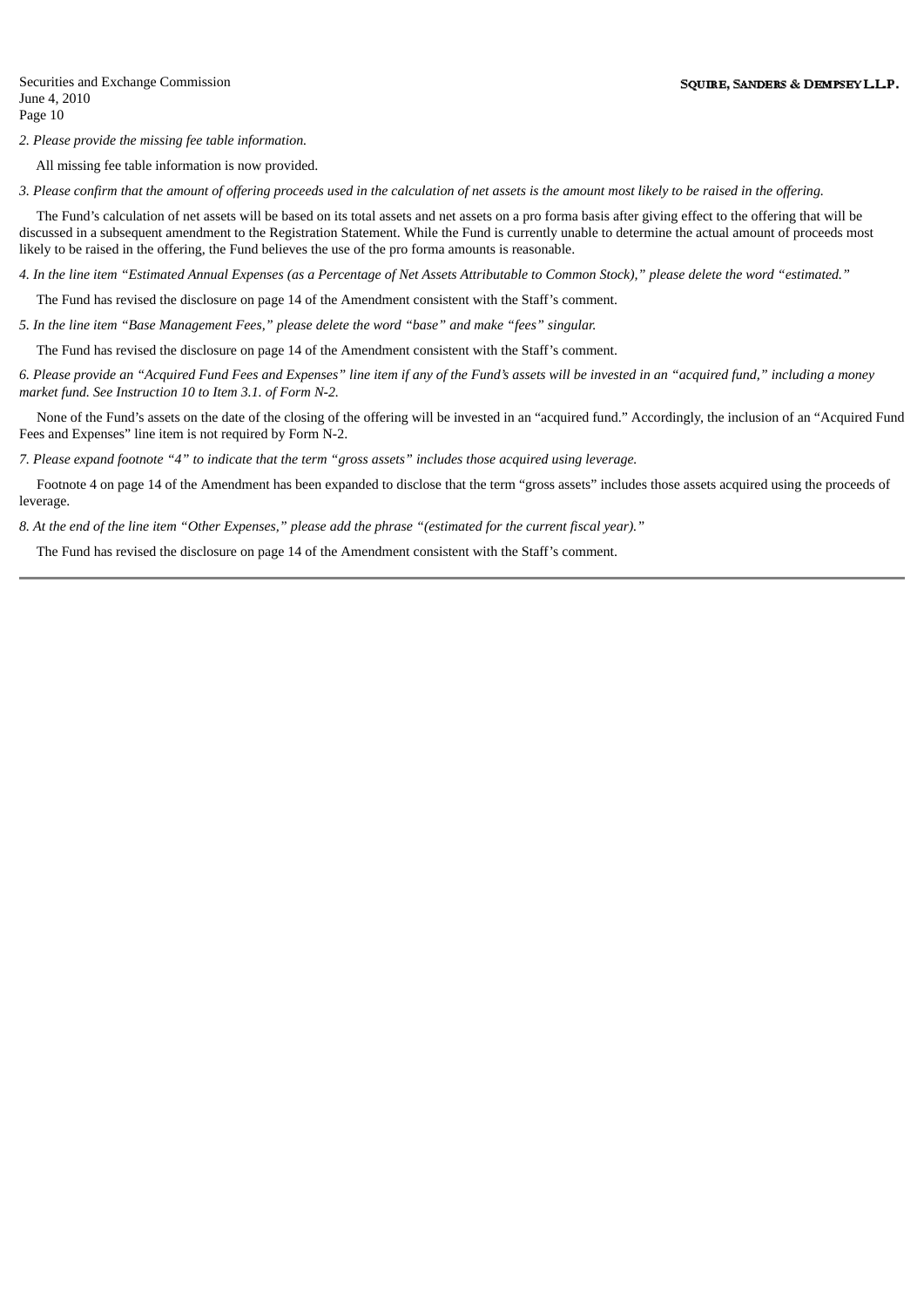9. Please move the examples of the calculation of the incentive fees from page 85 to immediately follow the Example.

The Fund notes the Staff's comment and respectfully advises the Staff that it does not believe that moving the examples of the calculation of the incentive fees is required by Form N-2. In addition, the Fund believes that moving the examples will make the Fees and Expenses section unduly lengthy and difficult for an investor to understand without the more fulsome disclosure regarding the fees payable under the Investment Management Agreement beginning on page 16 of the Amendment. The Fund has revised the disclosure on page 15 of the Amendment to add a cross-reference to the fee calculation examples beginning on page 89 of the Amendment.

10. In the fee table and throughout the registration statement, please provide financial information as of a date that is more recent than December 31, 2009.

In the fee table and throughout the Registration Statement, financial information as of March 31, 2010 has been provided.

11. Does the Fund intend to issue preferred shares within a year of the effective date of the registration statement?

The Fund does not currently intend to issue preferred shares within one year of the effective date of the Registration Statement.

12. Please delete the phrase, "our only debt outstanding is \$64.2 million under our Credit Facility and" from the narrative to the "Example."

The Fund has revised the disclosure on page 15 of the Amendment consistent with the Staff's comment.

## Risk Factors, page 17

1. The disclosure, on page 19, states that "in lieu of a security interest in the intellectual property we may sometimes only obtain a commitment by the portfolio company not to grant liens to any other creditor on the company's intellectual property. In these cases, we may have additional difficulty recovering our principal in the event of a foreclosure." This statement contradicts the investment strategy described on the cover of, and elsewhere in, the prospectus *that the Fund makes only secured loans. Please explain this discrepancy or revise the disclosure.*

Although the Fund will make only secured loans, consistent with its investment strategy, in some cases these loans may be secured by all of the borrower's assets other than intellectual property. We have revised the disclosure on page 29 to clarify the disclosure.

2. Please make the subsection "Risks Related to our Business and Structure" the first one in the Risk section.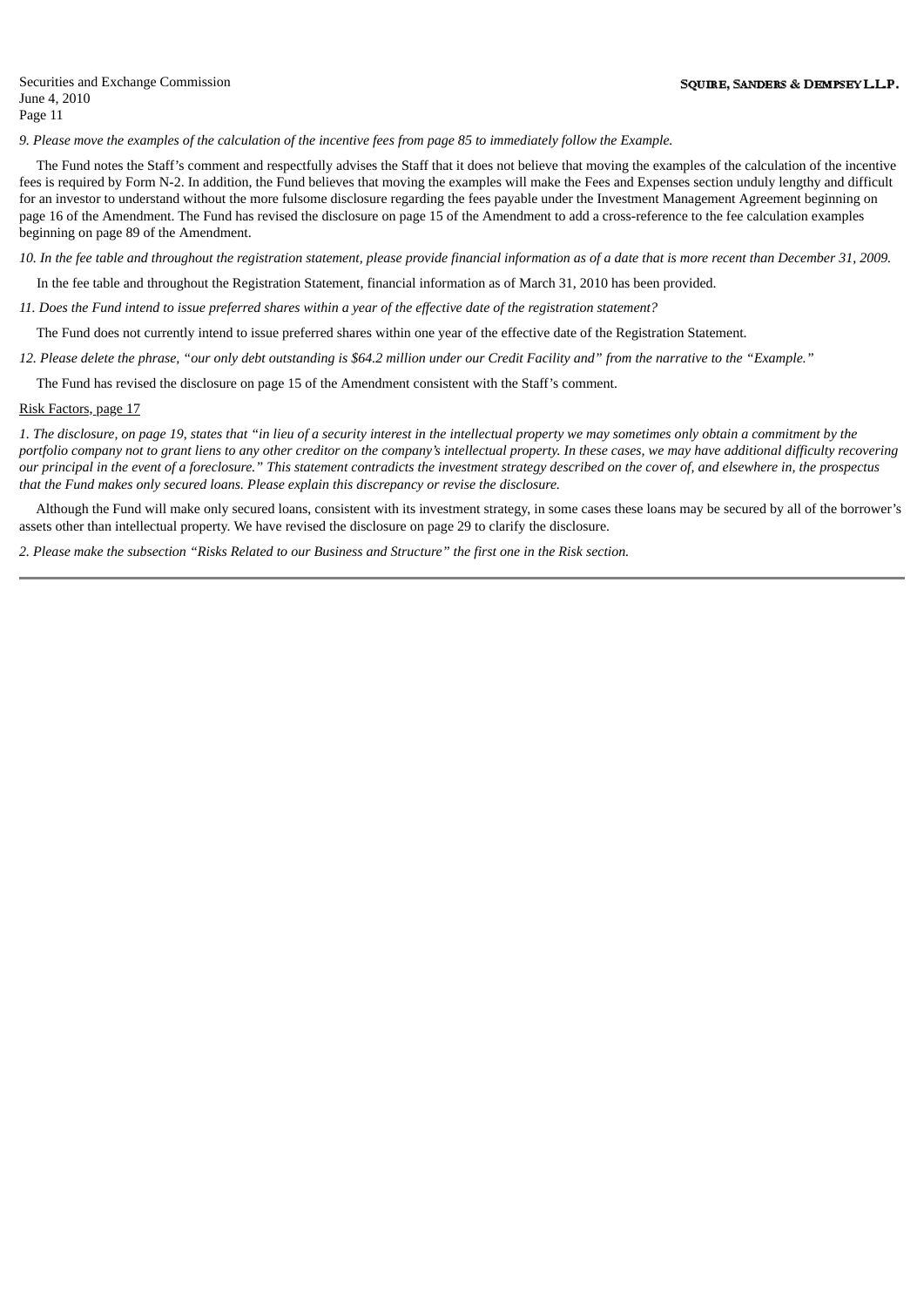The risks under the subsection "Risks Related to our Business and Structure have been moved to the beginning of the "Risk Factor" section of the prospectus beginning on page 16 of the Amendment.

## *3. With respect to the disclosure on page 24, please address the following issues.*

What is "Horizon Credit I LLC" and why is it a party to the Credit Facility with WestLB AG? Is Horizon Credit I a financing subsidiary of the Fund set up to *hold Fund assets that serve as collateral for loans made under the credit facility?*

Horizon Credit I LLC is a party to the Credit Facility to satisfy the lender's requirement that the collateral for the loans made under the Credit Facility be held by a bankruptcy remote subsidiary as borrower under the Credit Facility.

Will such assets remain consolidated on the Fund's balance sheet and count for the Fund's asset coverage requirements under the Investment Company Act of *1940 ("1940 Act")?*

Yes. Such assets will remain consolidated on the Fund's balance sheet and count for the Fund's asset coverage requirements under the 1940 Act.

Please identify the "certain of our subsidiaries" referred to throughout this subsection. Why are they also parties to the Credit Facility arrangement? Why *are they required to "comply with various financial covenants"?*

The risk factor on page 18 of the Amendment regarding the Credit Facility has been revised to delete the references to "certain of our subsidiaries" and disclose that the Fund's only subsidiaries are Compass Horizon Funding Company LLC and Horizon Credit I LLC. Compass Horizon Funding Company LLC and Horizon Credit I LLC are required to comply with the various financial covenants because they are parties to the Credit Facility.

## *Please define the term "certain change of control events."*

We have modified the disclosure on page 18 of the Amendment to clarify that a "change of control" means a merger or other consolidation , a liquidation or bankruptcy, a sale of all or substantially all of the assets of the Fund, or a transaction (or series of transactions) in which another person or entity acquires 50% or more of our shares.

Please explain what is meant by a "breach of certain of the covenants or restrictions would result in a default under the Credit Facility that would permit the lender to declare all amounts outstanding to be due and payable." In the event of a default, would the lender have contractual rights to seize Horizon Credit I *assets without adjudication?*

We have modified the disclosure on page 19 of the Amendment to clarify that an event of default under the Credit Facility would permit the lender to exercise all rights available under Credit Facility and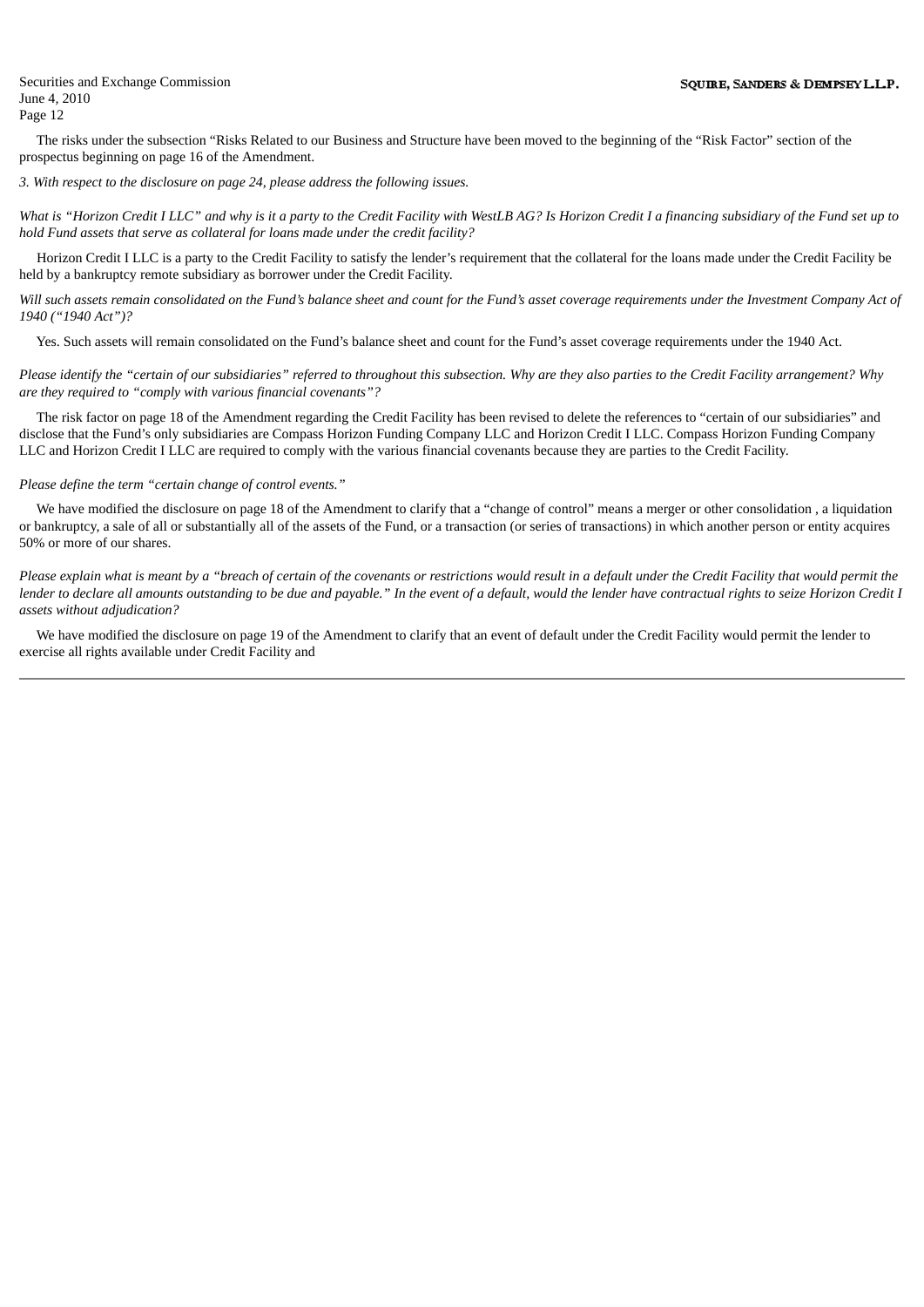the security interest granted in the assets of Credit I, including, to the extent permissible under applicable law, the seizure of such assets without adjudication.

Please explain the statement: "an event of default or an acceleration under the Credit Facility could also cause a cross-default or cross-acceleration of *another debt instrument or contractual obligation."*

The statement cited means that an event of default under the Credit Facility could also result in an event of default under another debt instrument or contractual obligation of the Fund. Similarly, if the lenders under the Credit Facility accelerate the loan thereunder, the lenders under another debt instrument or contractual obligation could also be permitted to accelerate any obligations thereunder. Currently, however, there is no other debt instrument or contractual obligation to which the Fund or either of its subsidiaries is a party.

## *Please furnish us with copies of the Credit and Security Agreement.*

In response to the Staff's comment, the Credit and Security Agreement has been filed as an exhibit to the Registration Statement and any amendments thereto will be filed as exhibits to a subsequent amendment to the Registration Statement.

4. On page 27, the disclosure states that the board of directors "will value these investments on a quarterly basis in accordance with our valuation policy consistent with generally accepted accounting principles." Please revise this to state that the board will determine fair value quarterly, or more frequently, as circumstances require. Please explain what is meant by "consistent with generally accepted accounting principles." Is the valuation policy written and has it *been formally adopted by the board.*

We have revised the disclosure on page 21 of the Amendment to clarify that the board will determine fair value more frequently than quarterly as circumstances require. In addition, we have expanded the disclosure concerning valuation policies to reference both GAAP and the 1940 Act. Finally, the Fund confirms that the valuation policy is written and will be presented to the board of the Fund for approval prior to the Fund's election to be regulated as a business development company upon the filing of its Form N-54A.

5. The same subsection states that "our board of directors will employ an independent third-party valuation firm to assist the board in arriving at the fair value of our investments." The section "Determination of Net Asset Value," on page 94, states, however, that a third-party valuation firm will be engaged by the board only to conduct "selected investment independent appraisals" for "investments for which market quotations are not readily available or for which no indicative prices from pricing services or brokers or dealers." If it is not the Fund's policy to engage an independent third-party valuation firm for every *such investment, this represents a significant risk that should be prominently disclosed.*

The disclosure in the same subsection has been revised to reflect that an independent third-party valuation firm will be engaged by the board to conduct, at least annually, a valuation of each investment.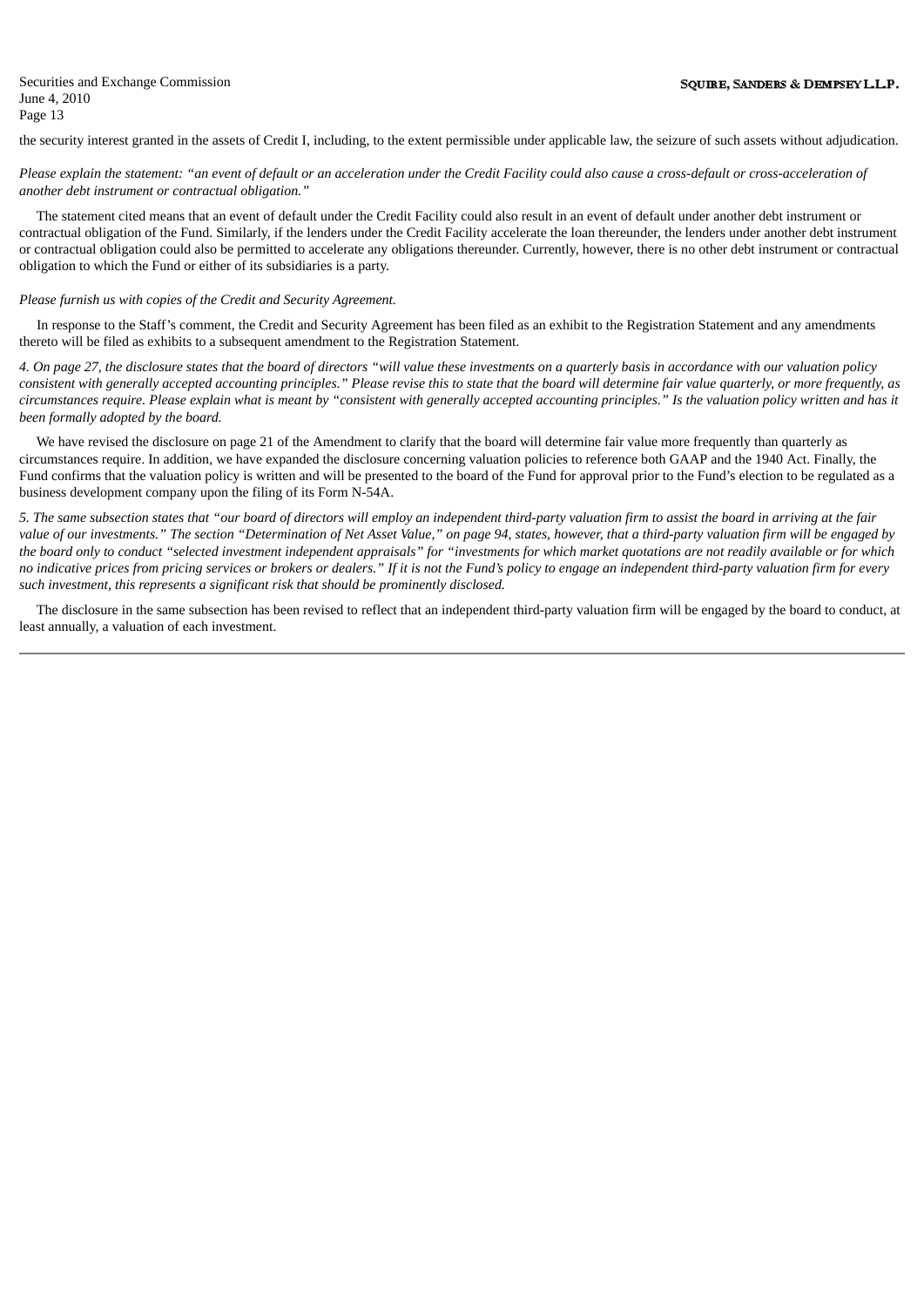6. Page 29 indicates that the Fund may make investments in original issue discount instruments. Page 31 indicates that Advisor will have an incentive to invest in instruments that have a "deferred interest feature." What percentage of the Fund's income is anticipated to be OID? Is there a limit on the OID investments that the Fund can make? If the Fund's OID investments will be significant, please provide summary risk disclosure about the fact that such investments will require the Fund to pay incentive fees and taxes on accrued income that will not be collectible until maturity of the instrument and, *ultimately, may not be collected.*

We have revised the disclosure on page 25 of the Amendment to reflect that for the fiscal years ended December 31, 2008 and December 31, 2009 and the quarterly period ended March 31, 2010, respectively, Compass Horizon derived 1.60%, 3.42% and 4.54%, respectively, of its income from the deferred interest component of its loans. The disclosure has also been revised to state that the governing documents of the Fund do not place a limit on the number of loans the Fund may make with deferred interest features or on the proportion of the Fund's income derived from such loans as OID.

In addition, we have revised the disclosure on page 23 of the Amendment to reflect that total OID as a proportion of Compass Horizon's income for the fiscal years ended December 31, 2008 and December 31, 2009 and the quarterly period ended March 31, 2010 was approximately 4.34%, 8.24% and 7.66%, respectively.

7. With respect to the conflicts of interest disclosure on page 30, does the Advisor have a written policy for handling conflicts of interest?

The Advisor will have a written policy for handling conflicts of interest prior to the completion of the offering, which policy will be approved by the Fund's board of directors prior to retaining the services of the Advisor.

8. In the same conflict of interest disclosure on page 30, raises the issue of whether the Fund may be making co-investments that require exemptive relief under Section 17(d) of the 1940 Act. Please provide us with more information about the joint transactions referred to in this subsection. Please inform us *whether the board of directors will approve every co-investment made the Fund.*

The Fund respectfully advises the Staff that the Fund does not presently intend to make co-investments that would require exemptive relief under Section 17(d) of the 1940 Act. The disclosure on page 25 of the Amendment is intended to advise investors that, in certain cases, investment opportunities may be allocated to other entities affiliated with or arranged by the Fund's Advisor. In the event that the Fund were to elect in the future to make co-investments with other affiliated entities that neither exist today nor are contemplated to exist, these co-investments would be approved by the board of directors and would be preceded by a request for exemptive relief under the 1940 Act from the Commission if needed. We have modified the disclosure on page 24 to remove a portion of the penultimate sentence of the referenced paragraph, which portion implied that co-investments are contemplated.

9. On page 31, please state how much advance notice the Fund will give shareholders if it changes investment objective or policies.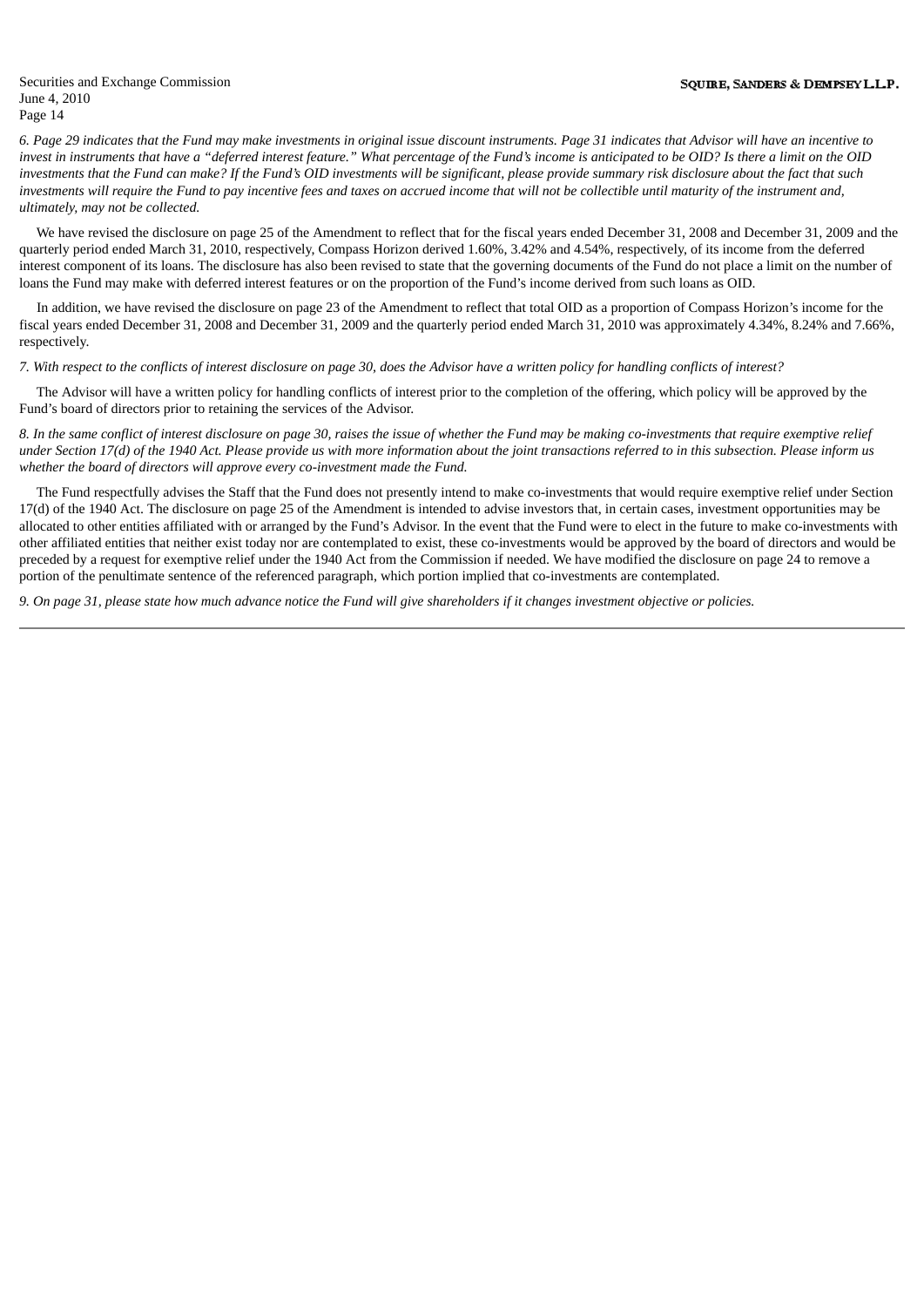The Fund respectfully advises the Staff that no advance notice will generally be given to stockholders with respect to changes in the Fund's investment objectives or policies as disclosed on page 25 of the Amendment. The Fund has, however, modified the disclosure on pages 25 and 108 of the Amendment to reflect the fact that the Fund may not change the nature of its business so as to cease to be, or withdraw its election, as a business development company without stockholder approval as required by the 1940 Act at a special meeting as called upon written notice of not less than 10 nor more than 60 days before the date of such meeting.

10. The disclosure on pages 32-33 may create an impression that compliance with "Sarbanes-Oxley" creates risks for the Fund. In fact, such compliance may *reveal risks that can then be eliminated by the Fund. Please clarify this point.*

The risk factor regarding Section 404 of the Sarbanes-Oxley Act has been deleted.

11. Please revise the subsection heading on page 34, as follows: "Subsequent sales in the public market of substantial amounts of our common stock issued to *insiders may have an adverse effect on the market price of our common stock.*

The requested revisions to the risk factor heading on page 32 of the Amendment regarding the potential effect of subsequent sales of the Fund's common stock have been made.

*12. In the same subsection, please disclose the following information.*

*What is the number of Fund shares to be issued to officers, directors and existing stockholders?*

Disclosure regarding the number of Fund shares to be issued to officers, directors and existing stockholders will be added to the risk factor on page 32 by amendment.

The disclosure says that all of the shares issued to the officers, directors and existina stockholders are subject to contractual "lock-ups," but the Sellina *Shareholder's shares included in the current resale registration are obviously not. Please clarify the disclosure.*

The disclosure indicates that "upon consummation of this offering" officers, directors and existing stockholders will be subject to contractual "lock-ups" with the underwriters. The shares being sold by the selling stockholders in the offering will no longer be owned by the selling stockholder upon consummation of the offering. As a result, these shares will not be subject any contractual lock-ups but any shares that the selling stockholder continues to own will be so subject. The Fund has revised the disclosure on page 32 of the Amendment in response to the Staff's comment.

*What portion of the shares issued to the Selling Shareholder is included in the resale registration?*

The Fund anticipates that approximately 54% of the shares issued to the selling stockholder in the Share Exchange will be included in the offering.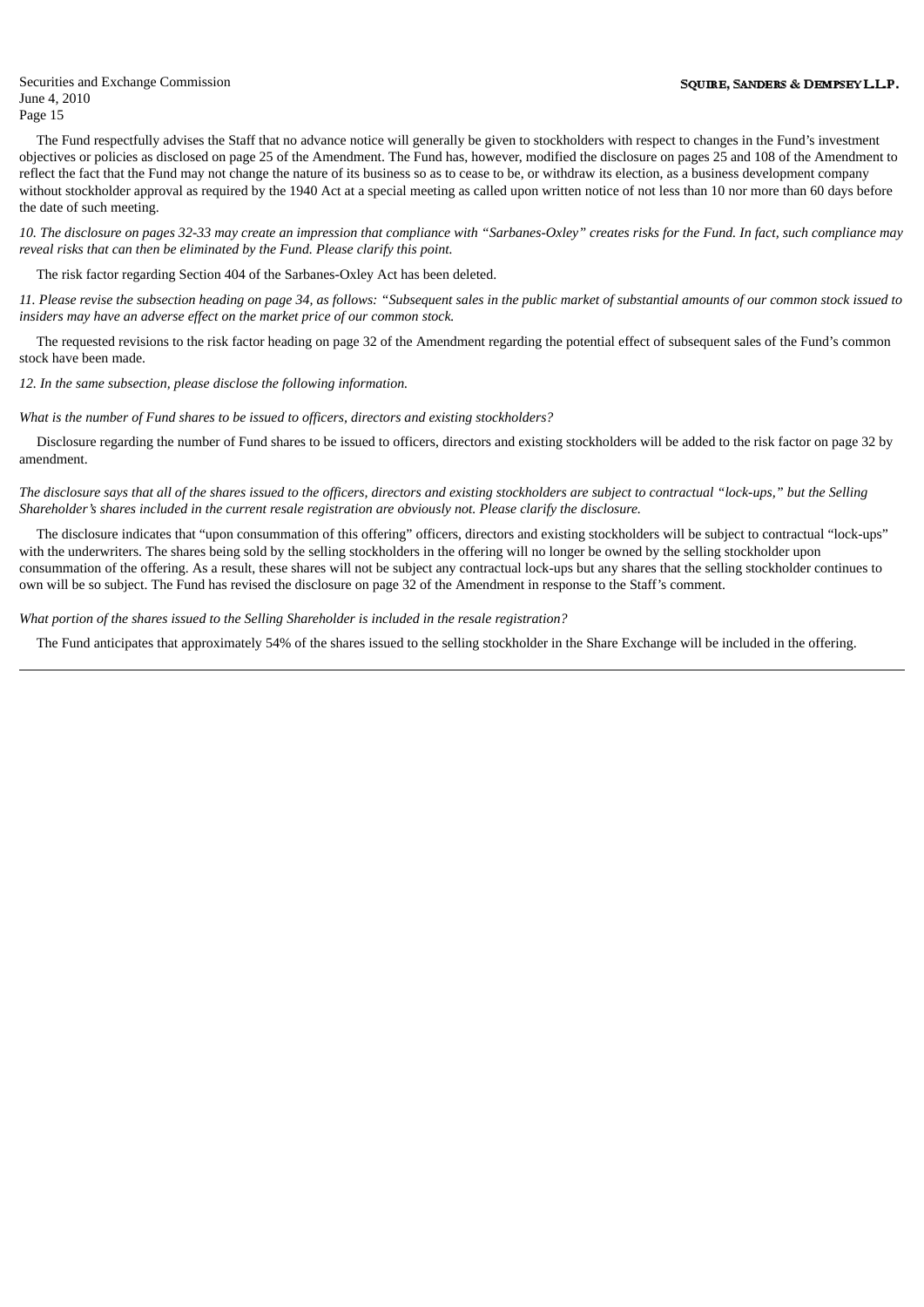What is the expected ratio of the number of restricted Fund shares subject to lock-up compared to the number of publicly issued following completion of the *offering?*

The Fund respectfully advises the Staff that the expected ratio of the number of restricted Fund shares subject to the lock-up compared to the number of publicly issued shares outstanding upon completion of the offering is currently expected to be approximately 1-to-6 (or approximately 15% to 20%).

If the "overhang" is significant, please disclose prominently that the Fund's share price may be negatively impacted by insider sales following the expiration *of the lock-up.*

The overhang is not expected to be significant.

What percentage of the restricted shares is expected to be sold following the end of the lock-up period.

The Fund has no information as to whether any of the holders of the restricted shares intend to sell such shares following the end of the lock-up period.

Will the Fund pay the costs of the resale registrations of the Rule 144 stock of its officers, directors and existing stockholders?

The Fund intends to execute a registration rights agreement with the selling stockholder and HTF-CHF in conjunction with the Share Exchange and, as a result, will be obligated to register the resale of any shares subject to such agreement and pay the customary costs and expenses of such registration. The Fund has not granted, nor does it intend to grant, any other registration rights to its officers, directors or existing stockholders. Accordingly, other than with respect to the registration rights agreement mentioned above, the Fund will have no obligation either to register the resale of any shares held by its officers, directors or existing stockholders or to pay the costs of such registration.

Will the board make a good faith determination with respect to the payment by the Fund of the expenses of the current and future resale registrations?

The board will make a good faith determination with respect to the payment by the Fund of the expenses of the current resale registration. Additionally, when the board considers the approval of the anticipated registration rights agreement with the selling stockholder and HTF-CHF, it will make a good faith determination with respect to the payment by the Fund of the expenses of future resale registrations.

13. In the subsection describing the risks of "immediate dilution," on page 35, please clarify why the price discussion of the Fund's stock issued to the owners *of Compass Horizon is based on Compass Horizon's net asset value at December 31, 2009.*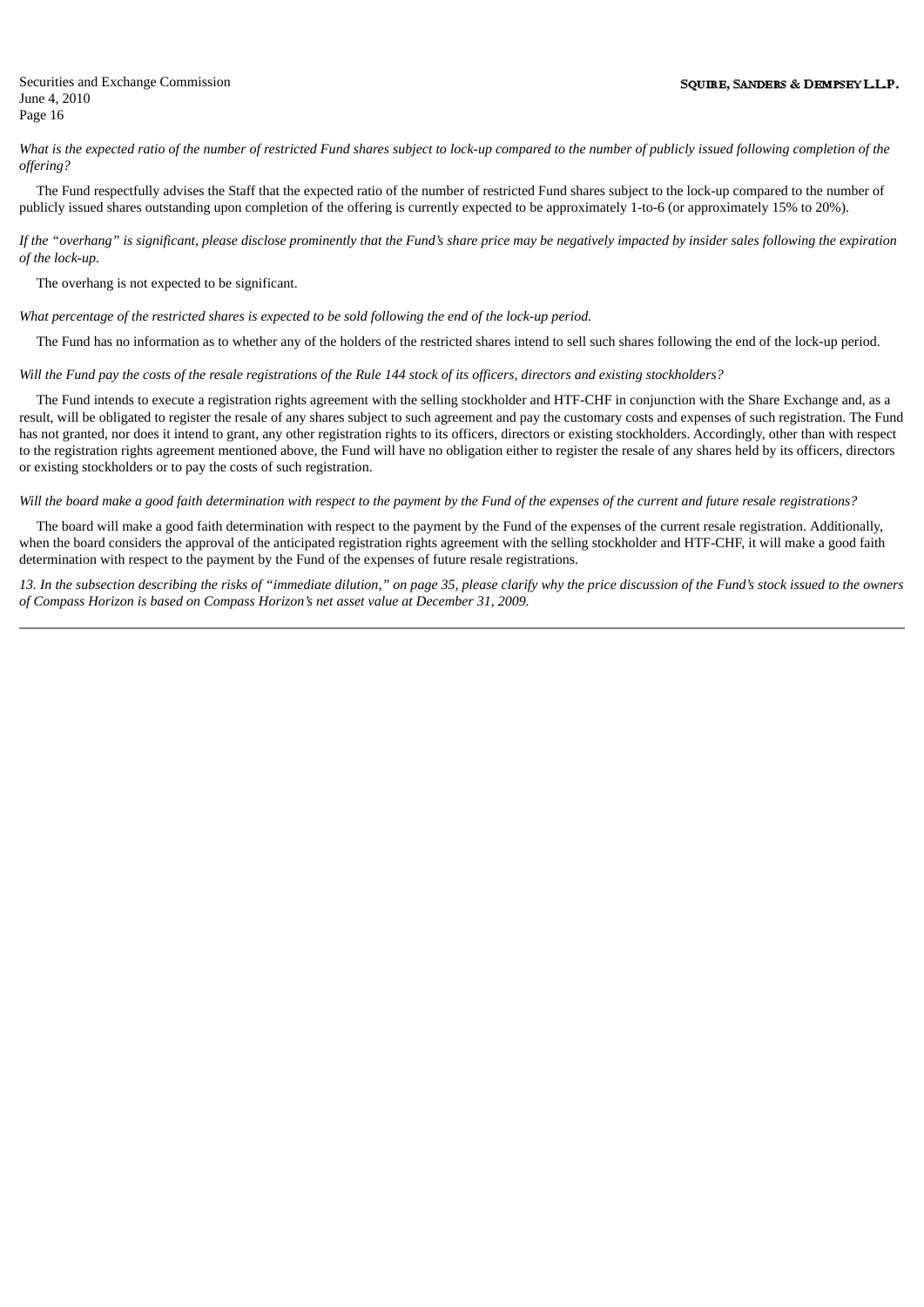We have deleted the last sentence to the first paragraph under the risk on page 34 of the Amendment entitled, "Investors in this offering will incur immediate dilution upon the closing of the offering." The net asset value used to determine the number of shares of common stock that the Compass Horizon owners will receive in connection with the Share Exchange will be the net asset value of Compass Horizon as of the most recently available quarter end, which we anticipate will be March 31, 2010.

*14. Please include the risks in the "immediate dilution" subsection in the "Summary" section.*

The Fund has revised the disclosure on page 12 of the Amendment consistent with the Staff's comment.

15. With respect to the disclosure in the same subsection, will the Compass Horizon Owners and the purchasers in the public offering pay the same price for their shares in the Fund? Will any of the Fund shares be issued to the owners of Compass Horizon for services? Will the Fund shares issued to the Compass Horizon Owners be sold at net asset value per share? Your response should be framed in terms of the analysis in the "Big Apple Capital Corp. No-Action Letter" (publicly available May 6, 1982). How will the net asset value of the Fund be determined? Will an independent third-party valuation service be used?

In the Share Exchange, the Compass Horizon Owners will receive a number of shares of common stock of the Fund in an amount equal to the net asset value of Compass Horizon as of the most recently available quarter end, which we anticipate will be March 31, 2010. It is currently anticipated that the purchasers in the public offering will pay an amount which is equal to or slightly higher than the net asset value of the Fund.

None of the Fund shares will be issued to the owners of Compass Horizon for services.

As indicated above, the number of shares issued to the owners of Compass Horizon will be equal to the net asset value of Compass Horizon as of the most recently available quarter end, which we anticipate will be March 31, 2010.

The analysis in the "Big Apple Capital Corp. No-Action Letter" (publicly available May 6, 1982) ("Big Apple") is not applicable to the Share Exchange because the value of the shares to be issued in the Share Exchange is expected to be equal to or slightly lower than the public offering price. Unlike Big Apple (in which common stock was issued to a company's organizers at a price of \$0.05 per share in contemplation of a public offering of its common stock at a price of \$1.00 per share, or twenty times higher than the price per share for the company's organizers), the Fund contemplates that the price of the shares acquired in the Share Exchange will equal net asset value and that the public offering price will be equal to or slightly higher than the net asset value of the Fund.

The net asset value of the Fund as of March 31, 2010 (or the most recently available quarter close prior to the offering) will be determined by the Advisor and approved by the board of the Fund for use in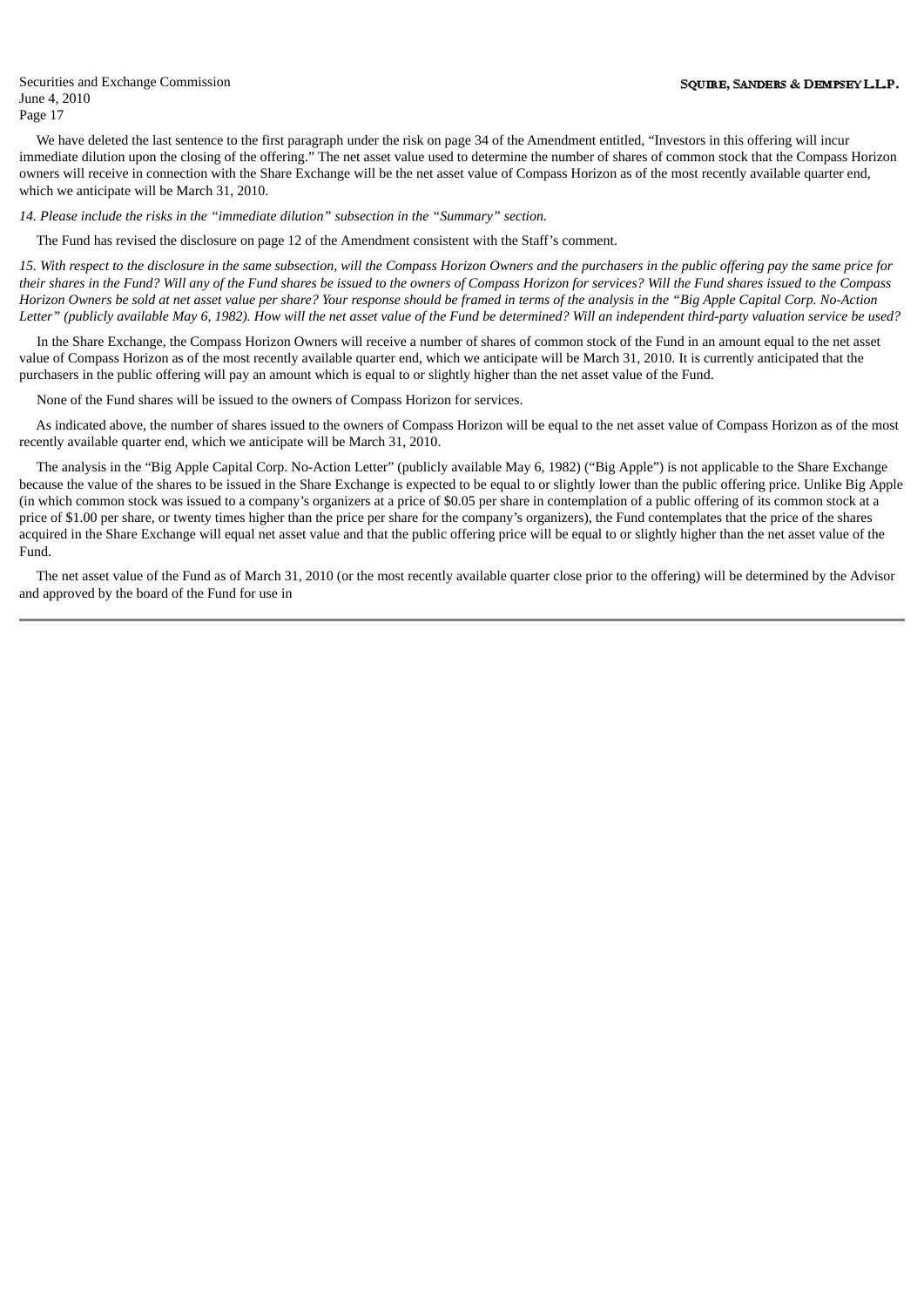connection with the Share Exchange. No independent valuation service will be used to determine the net asset value of the Fund.

16. Please furnish us with a representation that the Fund will disclose estimates of the tax characteristics of its quarterly distributions in its semi-annual reports, even though its tax numbers cannot be finalized until its fiscal year-end. Estimates of the tax characterizations of the Fund's distributions in its semi*annual reports will alert shareholders to potential year-end tax consequences.*

The Fund has advised us that it will disclose estimates of the tax characteristics of its quarterly distributions in the periodic reports it files with the Commission pursuant to the Securities Exchange Act of 1934.

17. Please inform us whether the Fund intends to report a distribution vield. If the Fund intends to report a distribution vield at any point prior to finalizing its tax figures, it should disclose the components of the distribution yield. In addition, any reports containing distribution yields should be accompanied by the SEC total return and/or yield and the Fund should also disclose that the distribution yield does not represent its performance.

The Fund does not currently intend to report a distribution yield.

# Directors Qualifications and Review of Director Nominees, page 81

For the current members and each person that is appointed to the board, please disclose why the person's particular and specific experience, qualifications, attributes or skills led the board to conclude that such person should serve as a director of the Fund, in light of the Fund's business and structure, at the time that a filing containing the disclosure is made. See Item 18.17. of Form N-2, (added by Investment Company Act Release No. 29092 (Dec. 16, 2009)).

The disclosure on page 85 of the Amendment regarding the current members of the board has been revised, as applicable to reflect why the person's particular and specific experience, qualifications, attributes or skills led the board to conclude that such person should serve as a directors of the Fund.

# **Other**

1. Please explain to us why the registration statement does not include a statement of additional information.

The general instructions to Form N-2 provide that if the information required by Part B [Statement of Additional Information ("SAI")] is included in the prospectus, it need not be repeated in the SAI and a registrant need not prepare an SAI or refer to it in the prospectus if all of the information required to be in the SAI is included in the prospectus. Accordingly, the Registration Statement does not include an SAI because all of the information required to be in the SAI is included in the prospectus.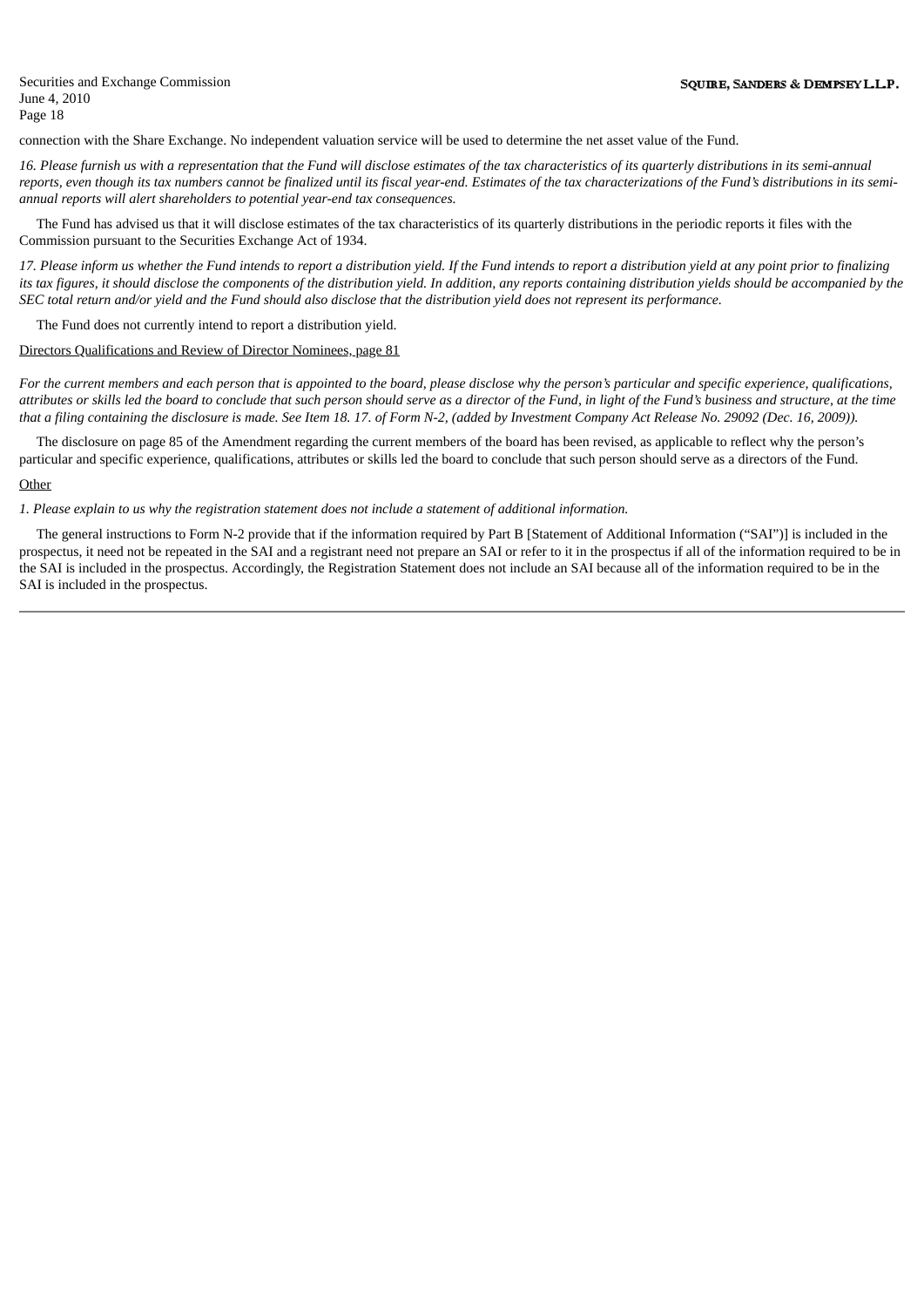2. Does the prospectus describe all of the fundamental policies of the Fund with respect to the activities listed in Item 17, 2, of Form N-2 and any other policy that the Fund deems fundamental. Does the Fund reserve freedom of action with respect to any of these activities?

As indicated on page 108 of the Amendment, none of the Fund's investment policies have been deemed to be fundamental.

3. Does the prospectus describe fully all significant investment policies of the Fund that are not deemed fundamental and that may be changed without the *approval of the holders of a majority of the voting securities?*

The prospectus does describe fully all significant policies of the Fund that are not deemed fundamental and that may be changed without the approval of the holders of a majority of the voting securities of the Fund.

4. Does the prospectus disclose the extent to which the Fund may engage in its fundamental and non-fundamental policies and the risks inherent in such *policies?*

The prospectus does disclose the extent to which the Fund may engage in its non-fundamental policies and the risks inherent in such policies. As discussed in Comment 2 above, the Fund does not have any policies that it deems fundamental.

5. Please inform us whether the officers, directors, and beneficial owners of more than 10% of the Fund's securities will file the ownership reports (Forms 3, *4, and 5) required by Section 16(a) of the Securities Exchange Act of 1934.*

The officers, directors and beneficial owners of more than 10% of each class of the Fund's equity securities will be expected to file the ownership reports (Forms 3, 4 and 5) required be Section 16(a) of the Securities Exchange Act of 1934.

6. Please state in your response letter whether the FINRA has reviewed the terms and arrangements of the underwriting.

The underwriters have made all filings required by FINRA with respect to the offering and will file any amendments to the Registration Statement and other documents that may be required. FINRA is in the process of reviewing the terms and arrangements of the offering. The Fund understands that in order to request acceleration of the effective date of the Registration Statement, you must be provided with a statement from FINRA expressing no objections to the compensation of, and other arrangements with, the underwriters.

### Accounting Comments

On May 28, 2010 at 11:30 am (EST), Christina DeAngelo conveyed to me by telephone the following accounting comments: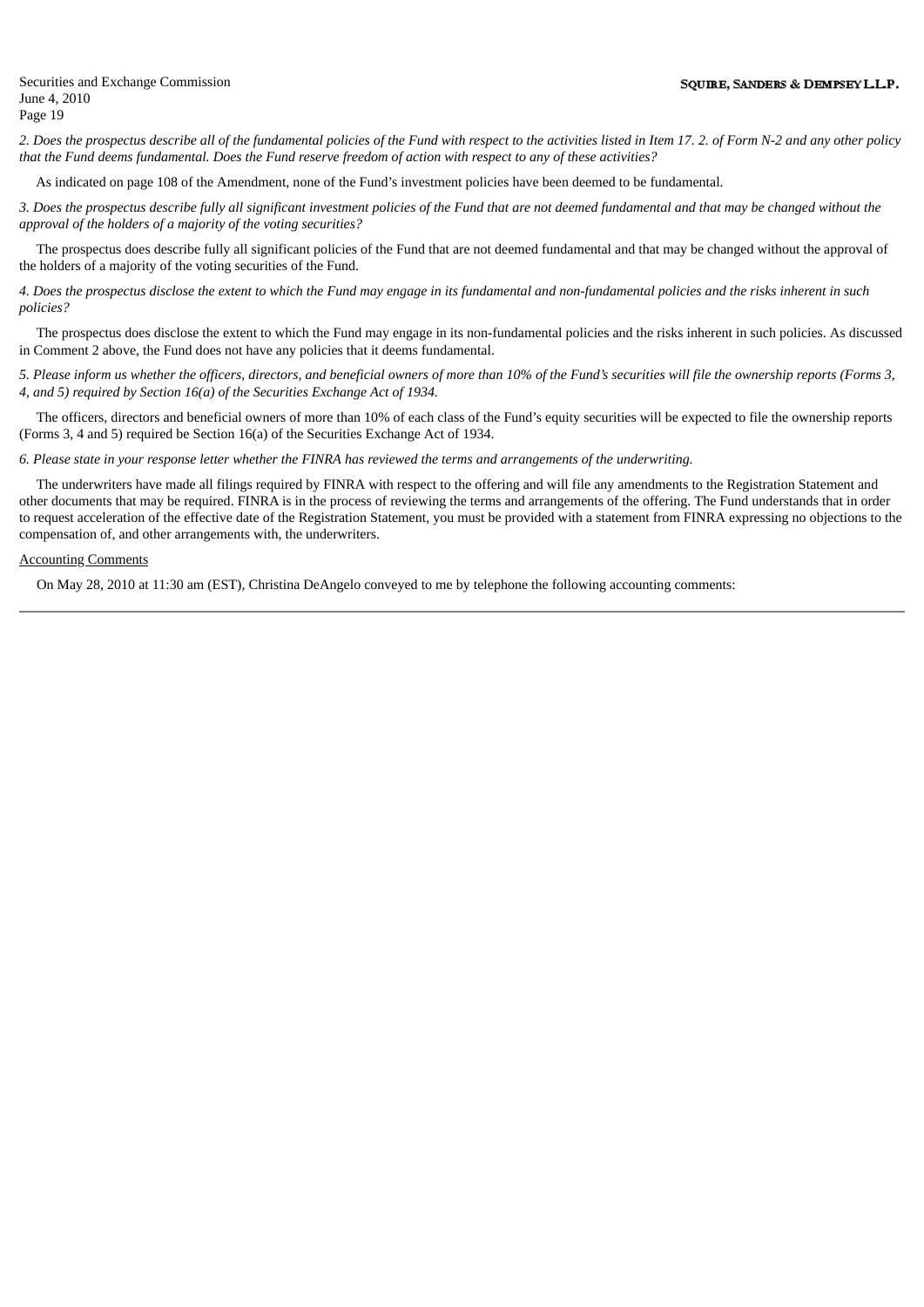*1. Generally, the numbers in the Form N-2 should be updated and blanks should be completed.*

The Fund's historical financial information as of March 31, 2010 has been included in the Amendment. In addition, all quarterly information and blanks driven off of March 31, 2010 net asset value have been completed. All blanks driven off of a mid-point of a price range and number of shares will be completed by amendment.

*2. Please ensure that your auditor consents are dated within 5 business days of the filing.*

The Fund confirms that its auditor consent is dated within 5 business day of the filing of the Amendment.

3. Fee Table: In addition to the comment concerning "Acquired Fund Fees and Expenses," please advise in your response letter whether the line item "Cash and cash equivalents" as of March 31, 2010, included acquired funds, and, if it did, state the composition of cash and cash equivalents.

As of March 31, 2010 the composition of the line item "Cash and cash equivalents" was as follows:

| Checking account            | \$10.4 million | (Bank of America)                 |
|-----------------------------|----------------|-----------------------------------|
| Checking account            | \$3.7 million  | (US Bank)                         |
| <b>Money Market Account</b> | \$5.1 million  | (Fidelity Prime MM Portfolio CLE) |

As noted in the response to the comment concerning "Acquired Fund Fees and Expenses," none of the Fund's assets on the date of closing of the offering will be invested in an "acquired fund," including a money market fund.

4. Asset Coverage: Please confirm that, upon conversion, the Fund will meet the asset coverage requirements of Section 61 of the 1940 Act.

The Fund confirms that upon conversion to a BDC, the Fund will meet the asset coverage requirements of Section 61 of the 1940 Act.

5. Financial Highlights: Please be certain that the financial statements include all of the required elements if Item 4 of Form N-2.

The Fund respectfully advises the Staff that the Financial Highlights as required by Item 4.1 of Form N-2 are not required to be included for the Fund pursuant to Instruction 1 thereof.

6. Confirmation of intent to comply: Please state in your response that the Fund future financial statements will be prepared in accordance with Regulation S-X and in particular the requirements of Sections 6-04, 6-07 and 6-09. In particular, please note that the statement of operations contained in the Form N-2 *does not precisely fit the Regulation S-X format and that the balance sheet line items for "Total*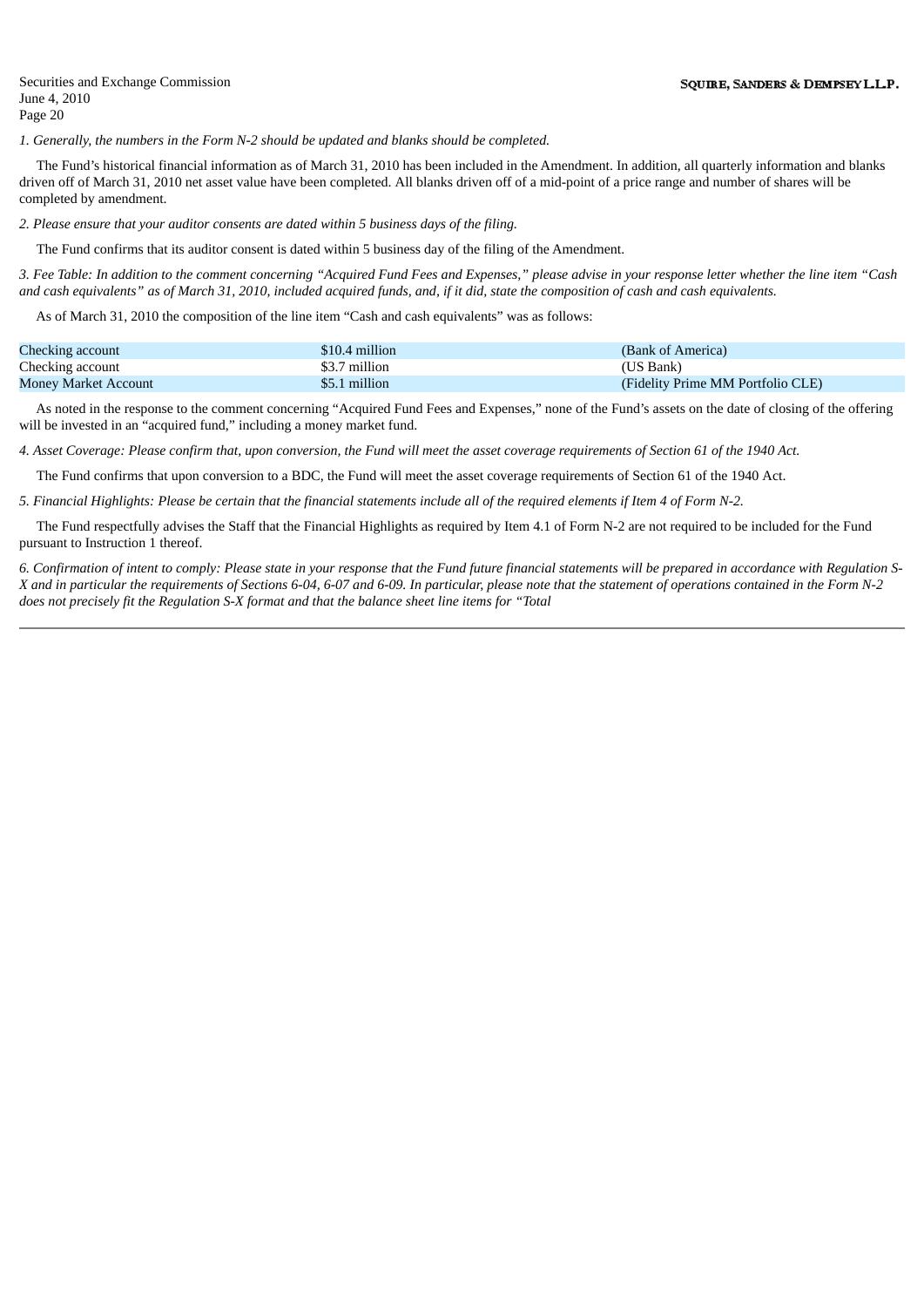Liabilities and Member Capital" and "Total Assets" should not be given greater prominence that the line item for "Total Members Capital."

The Fund acknowledges and confirms that its future financial statements will be prepared in accordance with Regulation S-X and in particular the requirements of Sections 6-04, 6-07 and 6-09.

\* \* \* \*

We appreciate the efforts of the staff and look forward to resolving the above comments as soon as possible. In response to the above comments, the Fund has also executed a written statement acknowledging certain items referenced in the closing of your original letter, which is attached hereto as Appendix A. Please contact the undersigned at the above number or Fred A. Summer at (614) 365-2743 if you have any questions regarding the responses set forth above.

> Very truly yours, /s/ Stephen C. Mahon Stephen C. Mahon